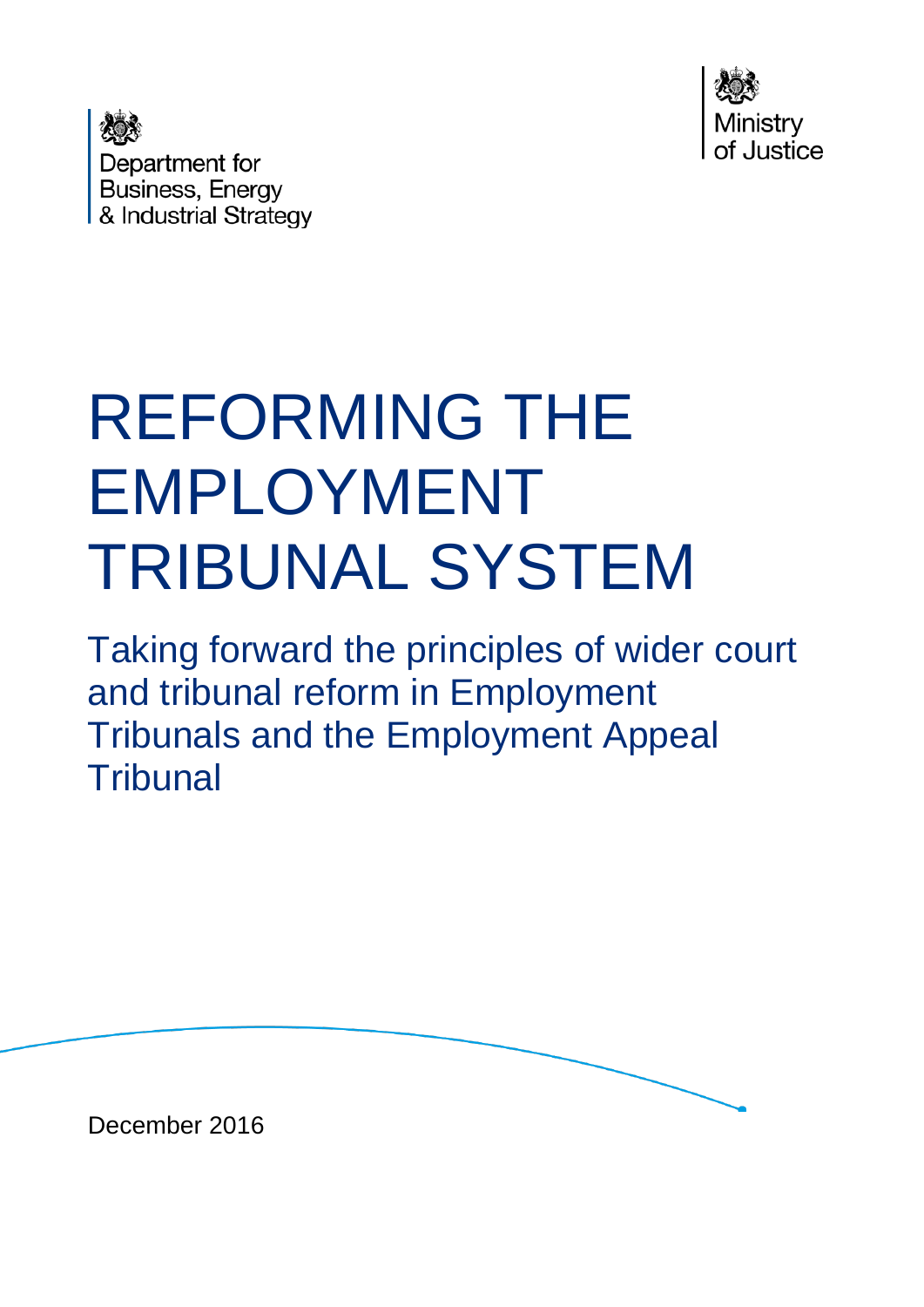## REFORMING THE EMPLOYMENT TRIBUNAL **SYSTEM**

Taking forward the principles of wider court and tribunal reform in Employment Tribunals and the Employment Appeal Tribunal

The consultation Regulatory Triage Assessment can be found on the BEIS section of GOV.UK under the Consultations menu:

<https://www.gov.uk/government/consultations/reforming-the-employment-tribunal-system>

#### REFORMING THE EMPLOYMENT TRIBUNAL SYSTEM

© Crown copyright 2016

You may re-use this information (not including logos) free of charge in any format or medium, under the terms of the Open Government Licence.

To view this licence, visit [www.nationalarchives.gov.uk/doc/open-government-licence/](http://www.nationalarchives.gov.uk/doc/open-government-licence/) or write to the Information Policy Team, The National Archives, Kew, London TW9 4DU, or email: [psi@nationalarchives.gsi.gov.uk.](mailto:psi@nationalarchives.gsi.gov.uk)

Any enquiries regarding this publication should be sent to us at:

[ET-Reform-Consultation@beis.gov.uk](mailto:ET-Reform-Consultation@beis.gov.uk)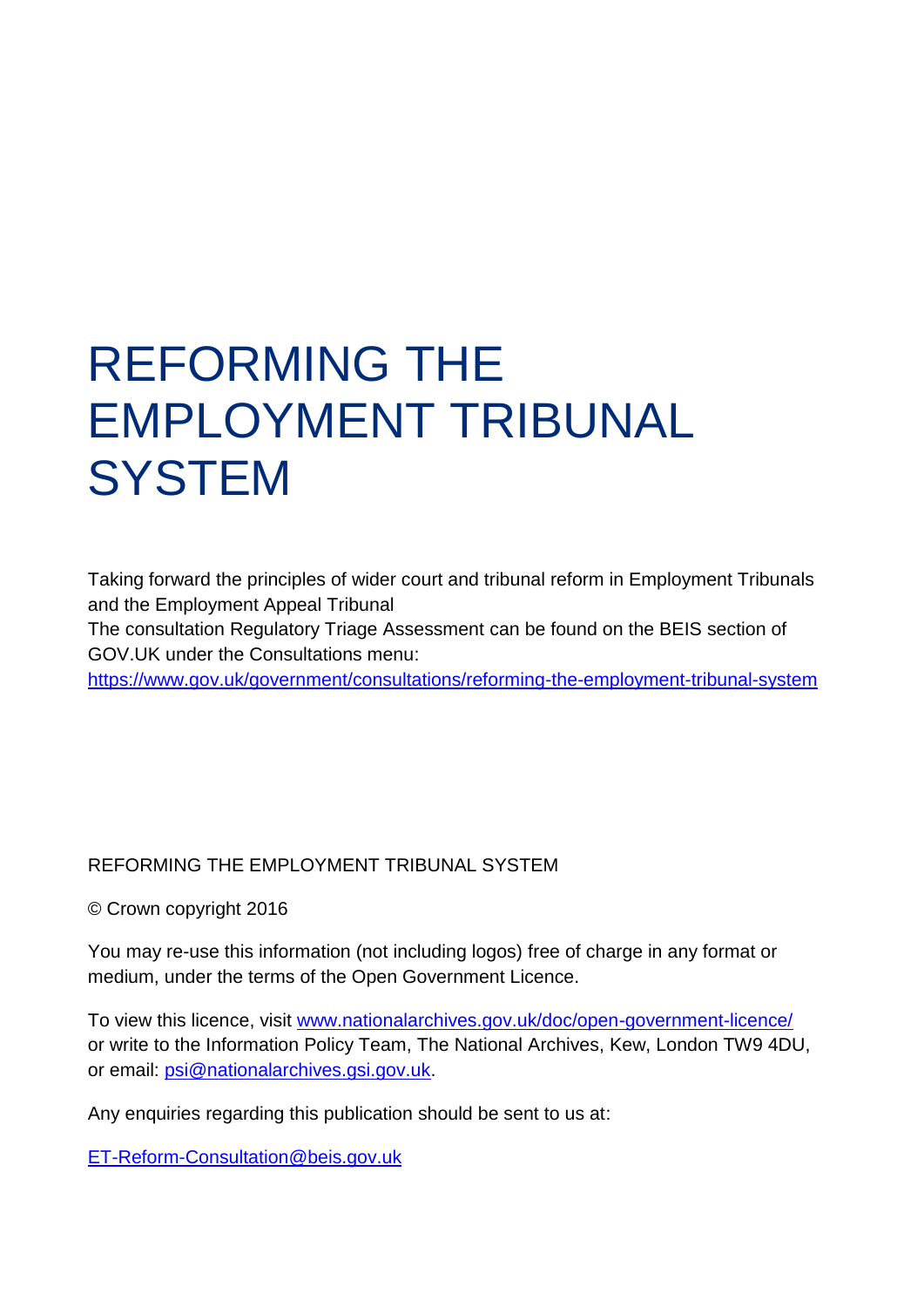<span id="page-2-0"></span>Foreword from the Parliamentary Under Secretary of State and Minister for Small Business, Consumers and Corporate Responsibility and the Minister of State for **Justice** 





The Government is investing significant resources to transform the justice system to help people to navigate their way to the best resolution for them; reduce the complexity in language, process and systems; minimise the steps that people need to go through to obtain justice; and improve access to justice. This transformation will be underpinned by three basic reform design principles that the justice system will be:

- **Just** the judiciary will continue to be independent and impartial in their decision-making. It will be supported by modern, transparent processes that are consistent, with no one disadvantaged when using the system and everyone bringing a case able to describe and defend it.
- **Proportionate** more simple cases will be dealt with swiftly at the right levelso that the cost and speed of the process is proportionate to the type of case under consideration. This will save people time, cost them less, and make working through the legal system less of a burden.
- **Accessible** the service is affordable, understandable and available for use by all, convenient for those who cannot easily attend in person, and supportive of those not comfortable with the law or technology.

Tribunals were created to provide simple, proportionate means for individuals to challenge decisions of the state, public bodies and employers that affect their civil and regulatory rights. In this respect, Employment Tribunals have always been seen as unique.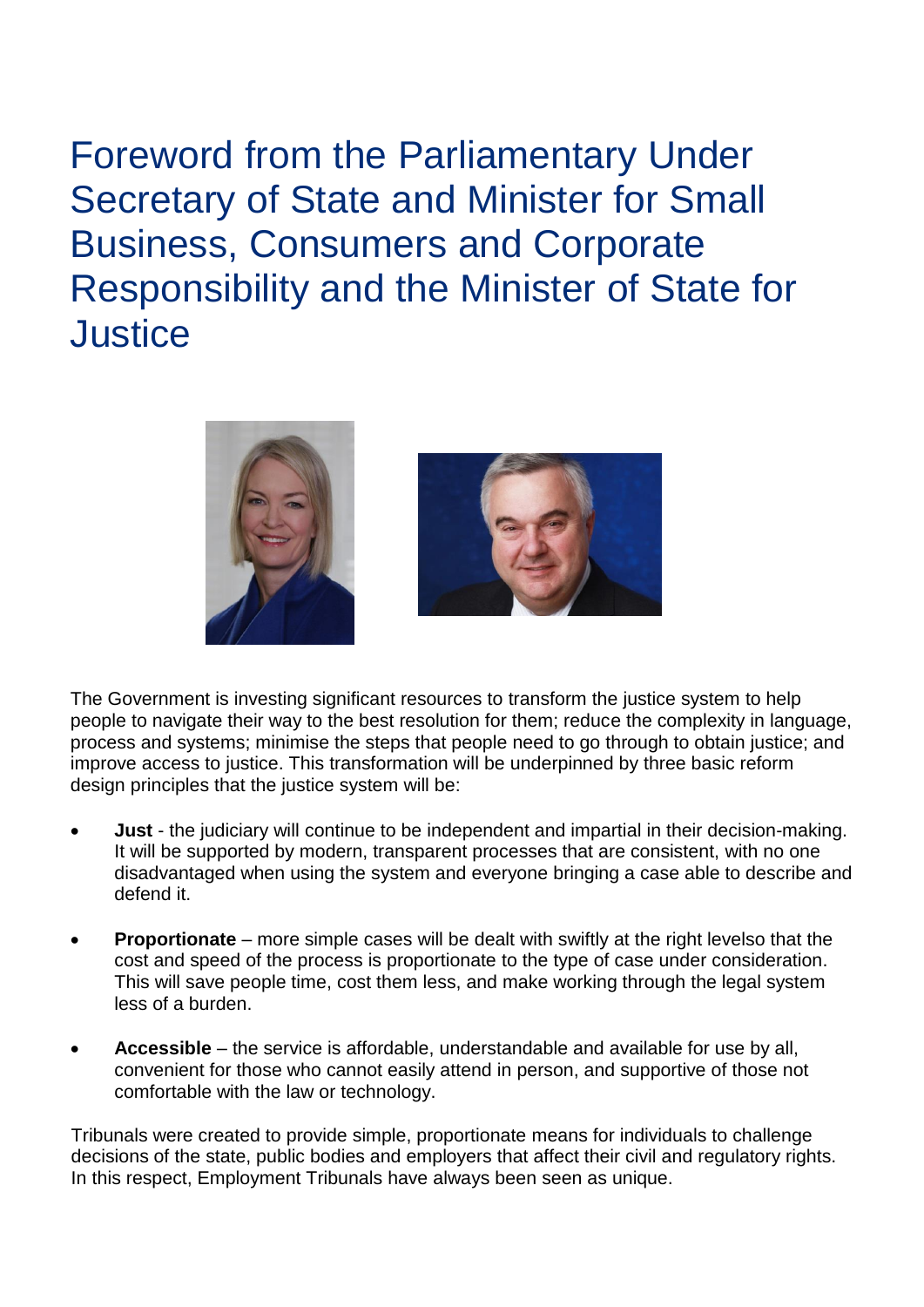#### Foreword from the Parliamentary Under Secretary of State and Minister for Small Business, Consumers and Corporate Responsibility and the Minister of State for Justice

However, while they were designed to be more accessible and informal than the courts to enable users to prepare and present their cases without legal representation, tribunals have not kept pace with changes in society or, in particular, with the way that users want and need to interact with our systems.

The Government's radical programme of reform to the courts and tribunal system will transform the way that tribunal users engage with the system. It will enable citizens to present their own cases easily and obtain justice more swiftly; reducing complexity in language, process and systems; and reducing the costs of the tribunal system to taxpayers. It will make better use of modern technology to create a system that is able to respond promptly, effectively and proportionately to the needs of its different users.

The wide-ranging reform programme will apply to all courts and tribunals managed by Her Majesty's Courts and Tribunals Service, including Employment Tribunals and the Employment Appeal Tribunal.

As we have said, though, Employment Tribunals and the Employment Appeals Tribunal were created for a specific purpose and any reforms need to be implemented in a way that preserves the current strengths of the Employment Tribunal system. This includes the specialist knowledge of the judiciary and the availability of free conciliation and advice from the Advisory, Conciliation and Arbitration Service (Acas).

We are very mindful that in progressing the reform programme we must not lose sight of other important changes. The Government is committed to transferring the functions of Employment Tribunals and the Employment Appeal Tribunal to Scotland in the future, as set out in the Smith Commission Agreement. This needs to be part of the ongoing considerations of how and when the reform package would best be implemented in the Employment Tribunals system.

We would welcome your views on the issues to be considered when implementing the wider justice system reform principles in the Employment Tribunal system.

Margar James

**Margot James, MP Parliamentary Under Secretary of State and Minister for Small Business, Consumers and Corporate Responsibility**

 $\bigwedge$  . Hended

**Sir Oliver Heald QC Minister of State for Justice**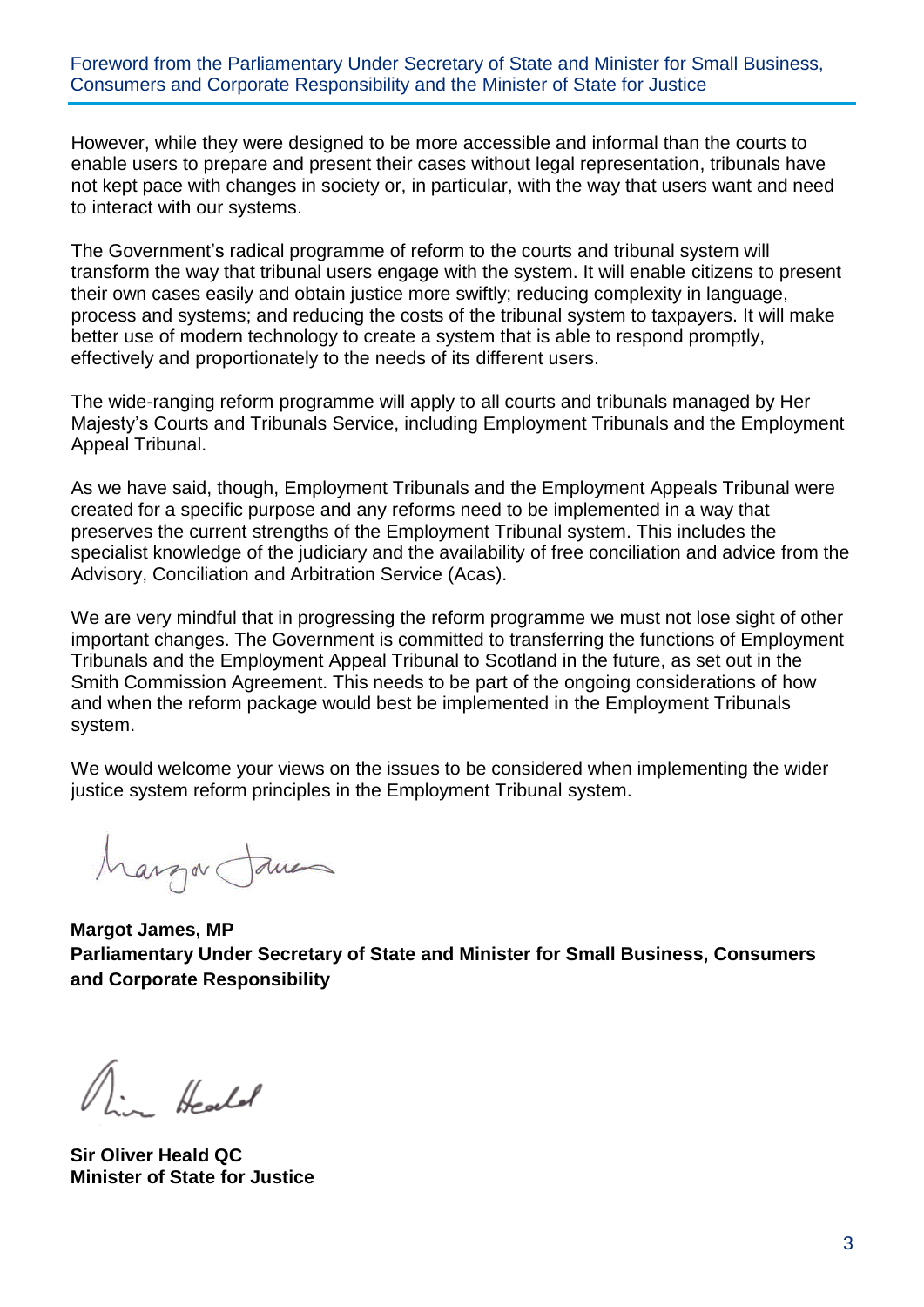### **Contents**

[Foreword from the Parliamentary Under Secretary of State and Minister for Small Business,](#page-2-0)  [Consumers and Corporate Responsibility and the Minister of State for Justice\\_\\_\\_\\_\\_\\_\\_](#page-2-0) 2 General information  $\sim$  5 Purpose of this consultation example of this consultation of the set of the set of the set of the set of the set of the set of the set of the set of the set of the set of the set of the set of the set of the set of the set How to respond  $\sim$  5 [Confidentiality and data protection\\_\\_\\_\\_\\_\\_\\_\\_\\_\\_\\_\\_\\_\\_\\_\\_\\_\\_\\_\\_\\_\\_\\_\\_\\_\\_\\_\\_\\_\\_\\_\\_\\_\\_\\_\\_\\_\\_\\_](#page-6-0) 6 Quality assurance [\\_\\_\\_\\_\\_\\_\\_\\_\\_\\_\\_\\_\\_\\_\\_\\_\\_\\_\\_\\_\\_\\_\\_\\_\\_\\_\\_\\_\\_\\_\\_\\_\\_\\_\\_\\_\\_\\_\\_\\_\\_\\_\\_\\_\\_\\_\\_\\_\\_\\_\\_](#page-6-1) 6 Executive Summary  $\overline{z}$ [Modernising and reforming the Employment Tribunal system](#page-10-0) \_\_\_\_\_\_\_\_\_\_\_\_\_\_\_\_\_\_\_\_\_\_\_ 10 [The unique position of the Employment Tribunal](#page-10-1) \_\_\_\_\_\_\_\_\_\_\_\_\_\_\_\_\_\_\_\_\_\_\_\_\_\_\_\_\_\_\_\_\_ 10 [Modernising the handling of Employment Tribunal claims](#page-11-0) \_\_\_\_\_\_\_\_\_\_\_\_\_\_\_\_\_\_\_\_\_ 11 [Delegation of judicial functions to caseworkers](#page-13-0) \_\_\_\_\_\_\_\_\_\_\_\_\_\_\_\_\_\_\_\_\_\_\_\_\_\_\_\_\_\_\_\_ 13 [Tailoring the panel to the needs of the case](#page-14-0) \_\_\_\_\_\_\_\_\_\_\_\_\_\_\_\_\_\_\_\_\_\_\_\_\_\_\_\_\_\_\_\_\_\_\_ 14 Wider considerations of a reformed system example of the state of 15 [Proposed approach to implementing reform in Employment Tribunal System](#page-17-0) \_\_\_\_\_\_\_\_ 17 [Impact and Equalities Impact Assessments\\_\\_\\_\\_\\_\\_\\_\\_\\_\\_\\_\\_\\_\\_\\_\\_\\_\\_\\_\\_\\_\\_\\_\\_\\_\\_\\_\\_\\_\\_\\_\\_\\_\\_](#page-19-0) 19 Consultation Questions [\\_\\_\\_\\_\\_\\_\\_\\_\\_\\_\\_\\_\\_\\_\\_\\_\\_\\_\\_\\_\\_\\_\\_\\_\\_\\_\\_\\_\\_\\_\\_\\_\\_\\_\\_\\_\\_\\_\\_\\_\\_\\_\\_\\_\\_\\_\\_](#page-20-0) 20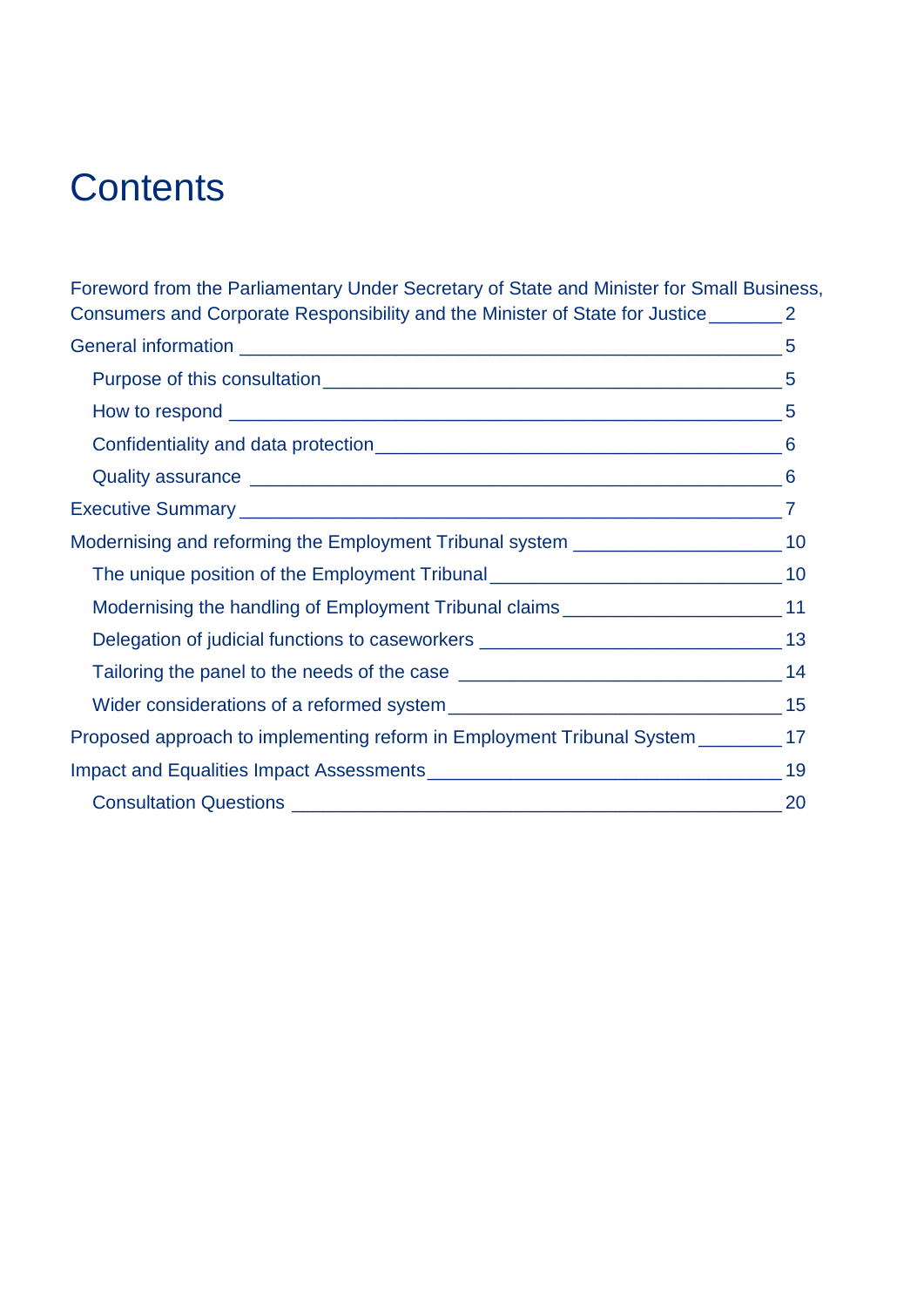### <span id="page-5-0"></span>General information

#### <span id="page-5-1"></span>Purpose of this consultation

The Government is seeking views on the issues to be considered when implementing the wider justice system reform principles in the Employment Tribunal system. Views from all users of the system are particularly welcome, and responses from representatives and advisors of individuals and business, the legal profession, non-legal members and the judiciary are particularly encouraged.

**Issued**: 5 December 2016

**Respond by**: 20 January 2017

**Enquiries to:** Reforming the Employment Tribunal Consultation, 3 Abbey 1, 1 Victoria St, London, SW1H 0ET Tel: 020 7215 5000 Email: [ET-Reform-Consultation@beis.gov.uk](mailto:ET-Reform-Consultation@beis.gov.uk) Consultation reference: Reforming the Employment Tribunal System

#### **Territorial extent:**

Great Britain

#### <span id="page-5-2"></span>How to respond

Your response will most useful if it responds directly to the questions posed, though further comments and evidence are also welcome.

You can reply to this consultation online at [https://beisgovuk.citizenspace.com/lm/reforming](https://beisgovuk.citizenspace.com/lm/reforming-the-employment-tribunal-system)[the-employment-tribunal-system](https://beisgovuk.citizenspace.com/lm/reforming-the-employment-tribunal-system)

#### **Additional copies:**

You may make copies of this document without seeking permission. An electronic version can be found at [https://www.gov.uk/government/consultations/reforming-the-employment-tribunal](https://www.gov.uk/government/consultations/reforming-the-employment-tribunal-system)[system.](https://www.gov.uk/government/consultations/reforming-the-employment-tribunal-system)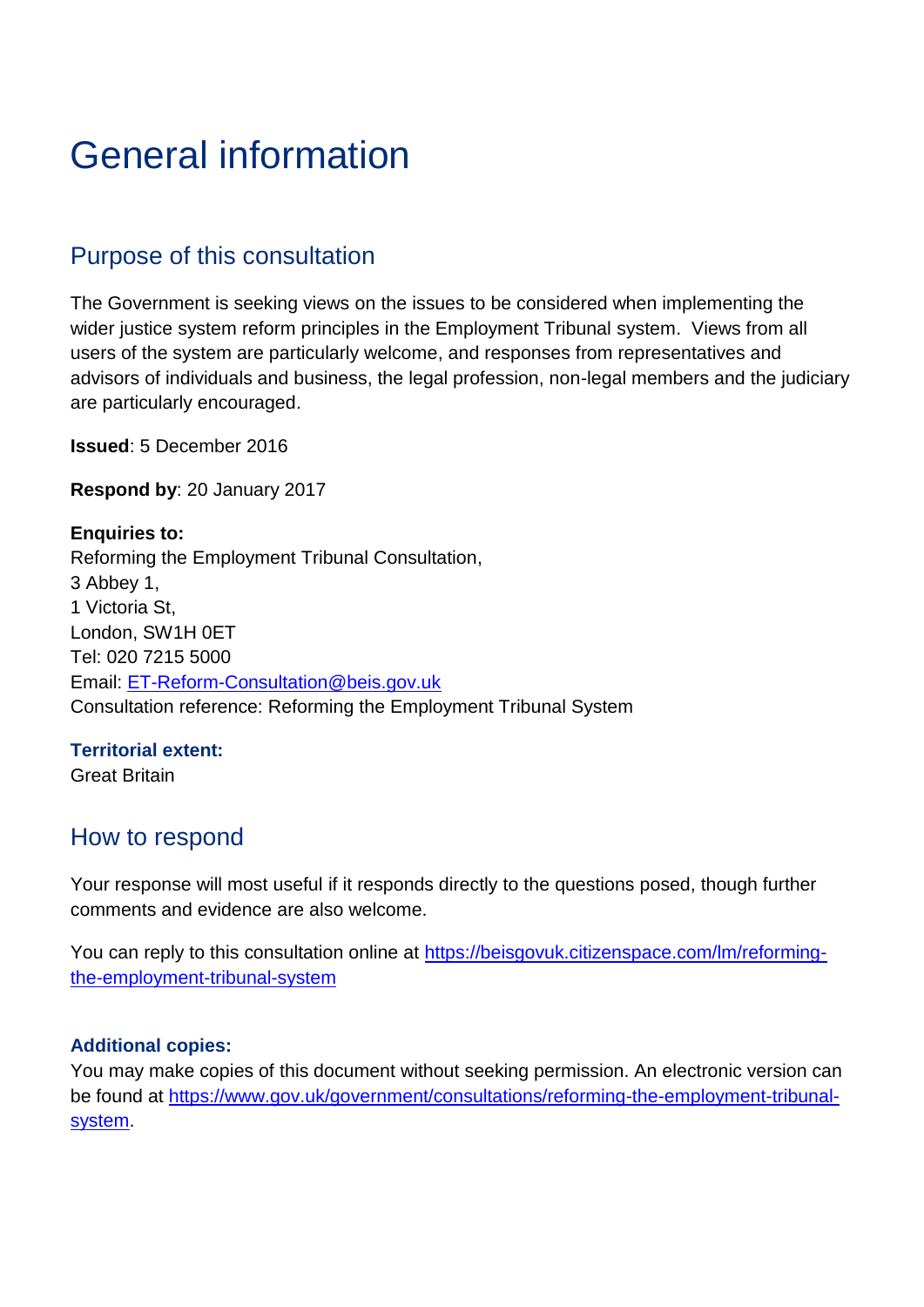#### <span id="page-6-0"></span>Confidentiality and data protection

This is a joint consultation undertaken by the Department for Business, Energy and Industrial Strategy (BEIS) and the Ministry of Justice (MoJ). All responses submitted will be available to relevant policy officials in both departments.

Information provided in response to this consultation, including personal information, may be subject to publication or disclosure in accordance with the access to information legislation (primarily the Freedom of Information Act 2000, the Data Protection Act 1998 and the Environmental Information Regulations 2004).

If you want information that you provide to be treated as confidential please say so clearly in writing when you send your response to the consultation. It would be helpful if you could explain to us why you regard the information you have provided as confidential. If we receive a request for disclosure of the information we will take full account of your explanation, but we cannot give an assurance that confidentiality can be maintained in all circumstances. An automatic confidentiality disclaimer generated by your IT system will not, of itself, be regarded by us as a confidentiality request.

We will summarise all responses and place this summary on the [GOV.UK website.](https://www.gov.uk/government/publications?departments%5B%5D=department-of-energy-climate-change&publication_filter_option=consultations) This summary will include a list of names or organisations that responded but not people's personal names, addresses or other contact details.

#### <span id="page-6-1"></span>Quality assurance

This consultation has been carried out in accordance with the [Government's Consultation](https://www.gov.uk/government/publications/consultation-principles-guidance)  [Principles.](https://www.gov.uk/government/publications/consultation-principles-guidance)

If you have any complaints about the consultation process (as opposed to comments about the issues which are the subject of the consultation) please address them to:

Email: [enquiries@beis.gov.uk](mailto:enquiries@beis.gov.uk)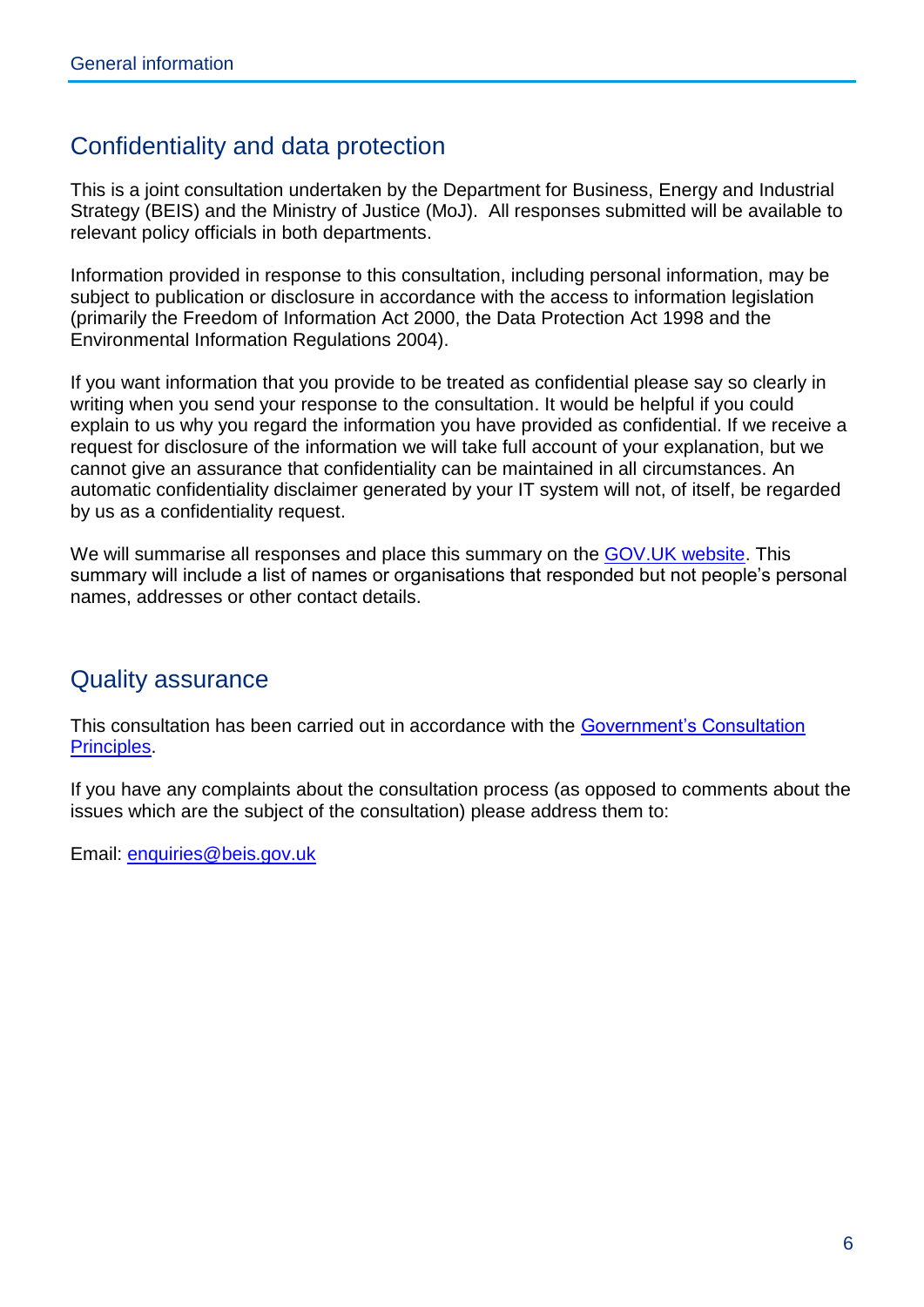### <span id="page-7-0"></span>Executive Summary

The Government is taking forward a major programme of reform to the justice system to transform the way that courts and tribunals provide justice, including Employment Tribunals and the Employment Appeal Tribunal.

- 1. On 15 September, the Lord Chancellor, the Lord Chief Justice and the Senior President of Tribunals published a joint statement setting out their intentions on transforming the justice system, outlining significant reforms to the courts and tribunal system<sup>1</sup> to make it Just, **Proportionate** and **Accessible**.
- 2. The aims of the wider justice reform programme are:
	- to support citizens to present their own cases simply and to obtain justice more swiftly;
	- to reduce complexity in language, process and systems; and
	- to reduce the costs of the tribunal system to taxpayers.
- 3. The reforms will be rolled out across all courts and tribunals managed by Her Majesty's Courts and Tribunals Service (HMCTS) tailored to the nature of the individual tribunals. This includes Employment Tribunals and the Employment Appeal Tribunal.
- 4. Tribunals have changed over the years but the system can still be complicated and inefficient with a heavy reliance on paper documents. Ageing IT systems and complex and bureaucratic processes are barriers to parties preparing and presenting their own cases. Tribunals need reform to support parties to present their own cases simply and to obtain justice more swiftly; to reduce complexity in language, process and systems; and to reduce the costs of the tribunal system to taxpayers. Changes include:
	- **digitising the whole claims process**, so that claims are able to be made and subsequently processed online, enabling electronic communication between the individuals and the tribunal, simplifying the process, speeding up the resolution of disputes and allowing users to engage with the tribunal at times and locations convenient to them;
	- **delegating a broad range of routine tasks from judges to caseworkers** this is about allowing procedural decisions that do not determine the outcome of the case to be made at a proportionate level so that judges can focus on those matters where their legal expertise and knowledge is needed thereby speeding up the resolution of cases;

<sup>&</sup>lt;sup>1</sup> See Transforming our justice system: https://www.gov.uk/government/publications/transforming-our-justicesystem-joint-statement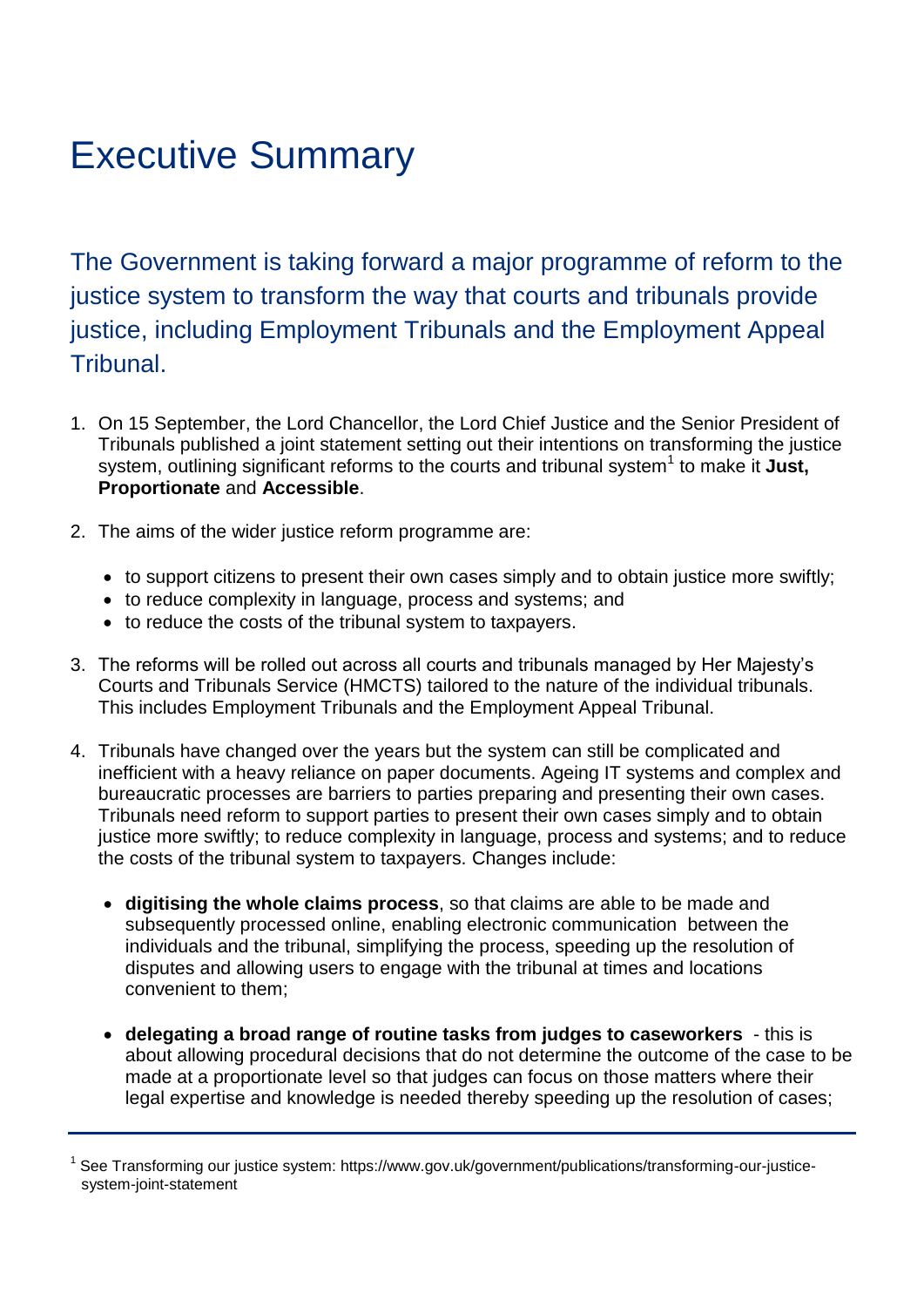- **tailoring the composition of tribunal panels to the needs of the case** this is about ensuring that panel members without legal expertise are asked to sit on panels according to their expertise and the needs of the case. The aim is that this expertise will be available across a wider range of cases, so that claimants can be confident that the decisions will be fair and informed. It will also speed up the resolution of disputes allowing individuals to have swifter closure; and
- **removing any unnecessary restrictions on how a particular type of case must be determined** – this is about ensuring that simple cases can be resolved by simple methods. It will be based on the specific needs of the dispute and the individual user, speeding up the resolution of disputes and allowing users to engage with the tribunal at times and locations most convenient to them.
- 5. The reforms will be implemented in a way that preserves the current strengths of each of the tribunals. For example, in Employment Tribunals and the Employment Appeal Tribunal this would include the specialist knowledge of the judiciary and the availability of free conciliation and advice from the Advisory, Conciliation and Arbitration Service (Acas). The aim is that users who want to engage with the system on a digital basis will be able to do so.
- 6. For most tribunals, the planned reforms can largely be delivered by secondary legislation within the existing powers contained in the Tribunals, Courts and Enforcement Act 2007. We will need to make some changes to the Employment Tribunals Act 1996 to implement the changes to Employment Tribunals and the Employment Appeal Tribunal.
- 7. This means that Employment Tribunals and the Employment Appeal Tribunal are likely to be amongst the last major tribunals to be fully reformed. They will, therefore, benefit from improvements identified during the implementation of reforms in other tribunals.
- 8. Procedural matters in all tribunals except for Employment Tribunals and the Employment Appeal Tribunal, and the civil and criminal courts, are the responsibility of statutory independent rule committees and/or the senior judiciary. **We want to bring all the tribunals in line and therefore we will transfer the responsibility for procedural rules in Employment Tribunals and the Employment Appeal Tribunal to the independent Tribunal Procedure Committee.** The Senior President of Tribunals will be responsible for determining panel composition. The Department for Business, Energy and Industrial Strategy will retain responsibility for employment law policy. The Ministry of Justice will be responsible for procedural policy in Employment Tribunals and the Employment Appeal Tribunal. This will ensure that the department responsible for funding and the operation of the system is responsible for business delivery.
- 9. Where the Ministry of Justice carries out functions required by legislation owned by another department, it consults with that department before making changes. The Ministry of Justice will therefore consult the Department for Business, Energy and Industrial Strategy as the department responsible for employment law policy before making any changes to the rules in Employment Tribunals.
- 10.This is a joint consultation by the Department for Business, Energy and Industrial Strategy and the Ministry of Justice. It sets out where specific changes to primary legislation are needed to make sure that the planned reforms can be successfully and appropriately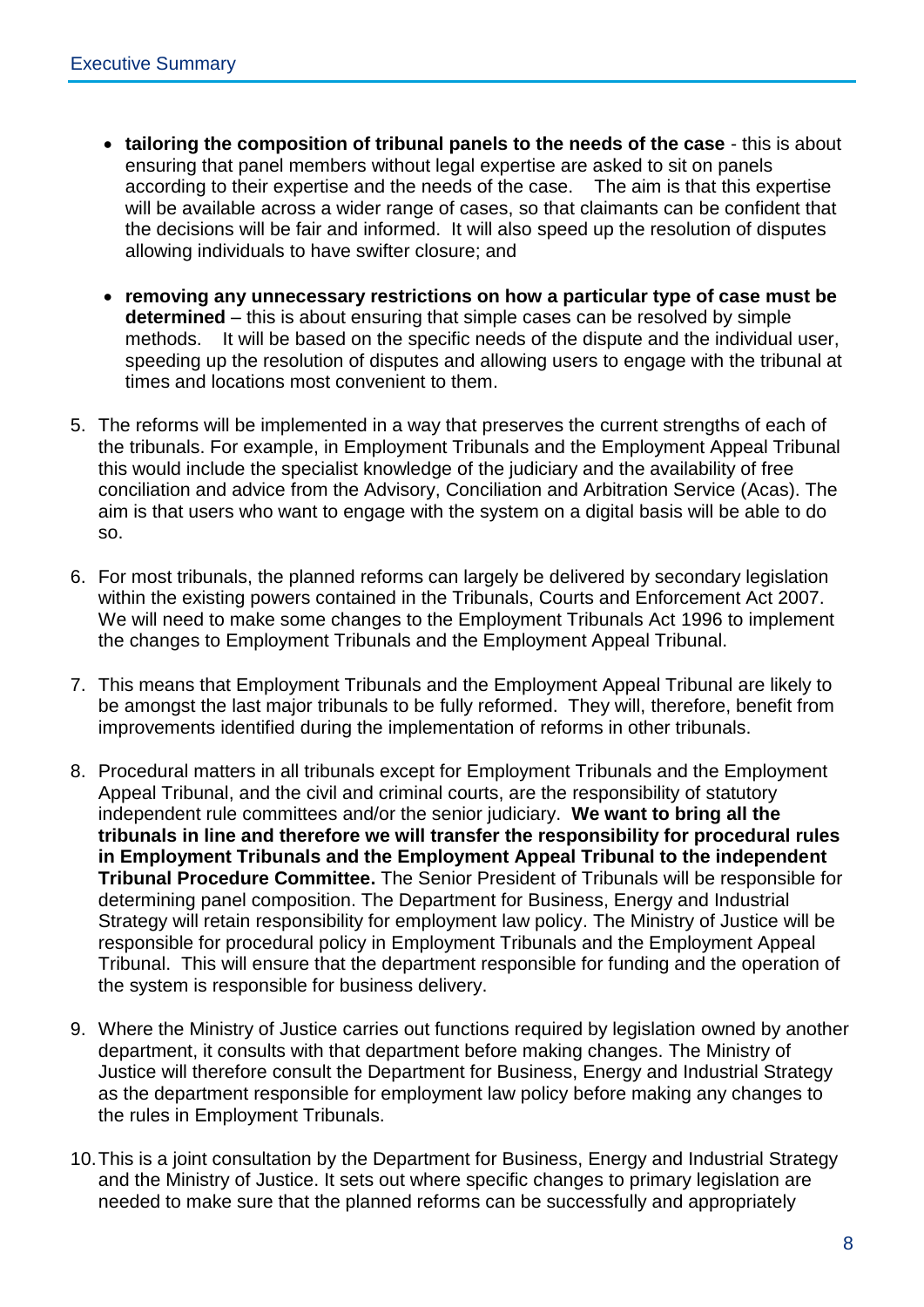implemented in Employment Tribunals and the Employment Appeal Tribunal and seeks views on what factors should be considered when making changes and implementing them.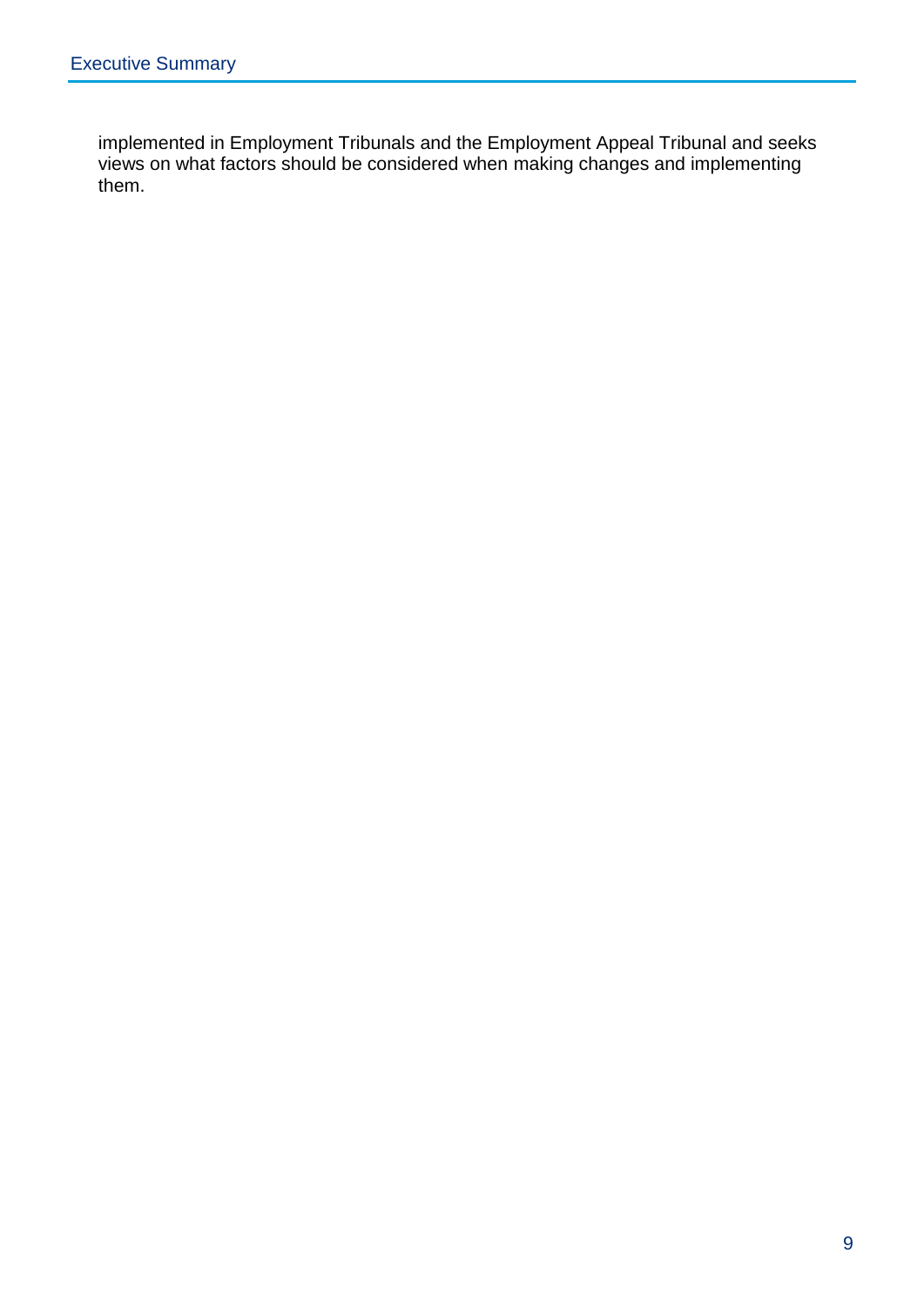### <span id="page-10-0"></span>Modernising and reforming the Employment Tribunal system

The Government intends to modernise and reform the Employment Tribunal system and the Employment Appeal Tribunal to provide proportionate and effective routes for resolving disputes through a streamlined and simplified process while ensuring access to expertise.

#### <span id="page-10-1"></span>The unique position of the Employment Tribunal

- 11.Since their introduction in the mid-1960s Employment Tribunals and the Employment Appeal Tribunal, or industrial tribunals as they were then known, have changed dramatically. From a single jurisdiction decision-making body, Employment Tribunals and the Employment Appeal Tribunal now have jurisdiction to determine over 70 different types of claim. Their unique position as a separate pillar or entity within the wider tribunal system was originally put in place to reflect the fact they were designed to resolve disputes between individuals rather than between an individual and the state. In common with other tribunals, they have been designed to be more informal and accessible than the civil courts, allowing individuals who do not have legal representation to present their cases effectively.
- 12.Uniquely amongst the tribunals managed by HM Courts and Tribunals Service, the Secretary of State for Business, Energy and Industrial Strategy has remained responsible for policy and legislation on procedural matters in Employment Tribunals. Over time, this has led to the development of differences in the way that these tribunals operate compared to other tribunals and the wider justice system.
- 13.There has been change in Employment Tribunals designed to help individuals, such as the simplification of the Employment Tribunal rules in 2013. However, overall Employment Tribunals and the Employment Appeals Tribunal have not kept pace with the drive towards simpler justice seen in other tribunals. We do want to change this and it can be done in a way that recognises the differences between Employment Tribunals and the Employment Appeal Tribunal and the rest of the tribunal system.
- 14.We also want to make sure that legal expertise in Employment Tribunals and the Employment Appeal Tribunal can be focused on those issues that require it. This means that administrative decisions will be given to those staff best placed to make them and if a case decision can be made online we should support this where appropriate.
- 15.But many of these reforms cannot be delivered under the current primary powers. So we need to make some changes to the legislative framework as set out in the Employment Tribunals Act 1996.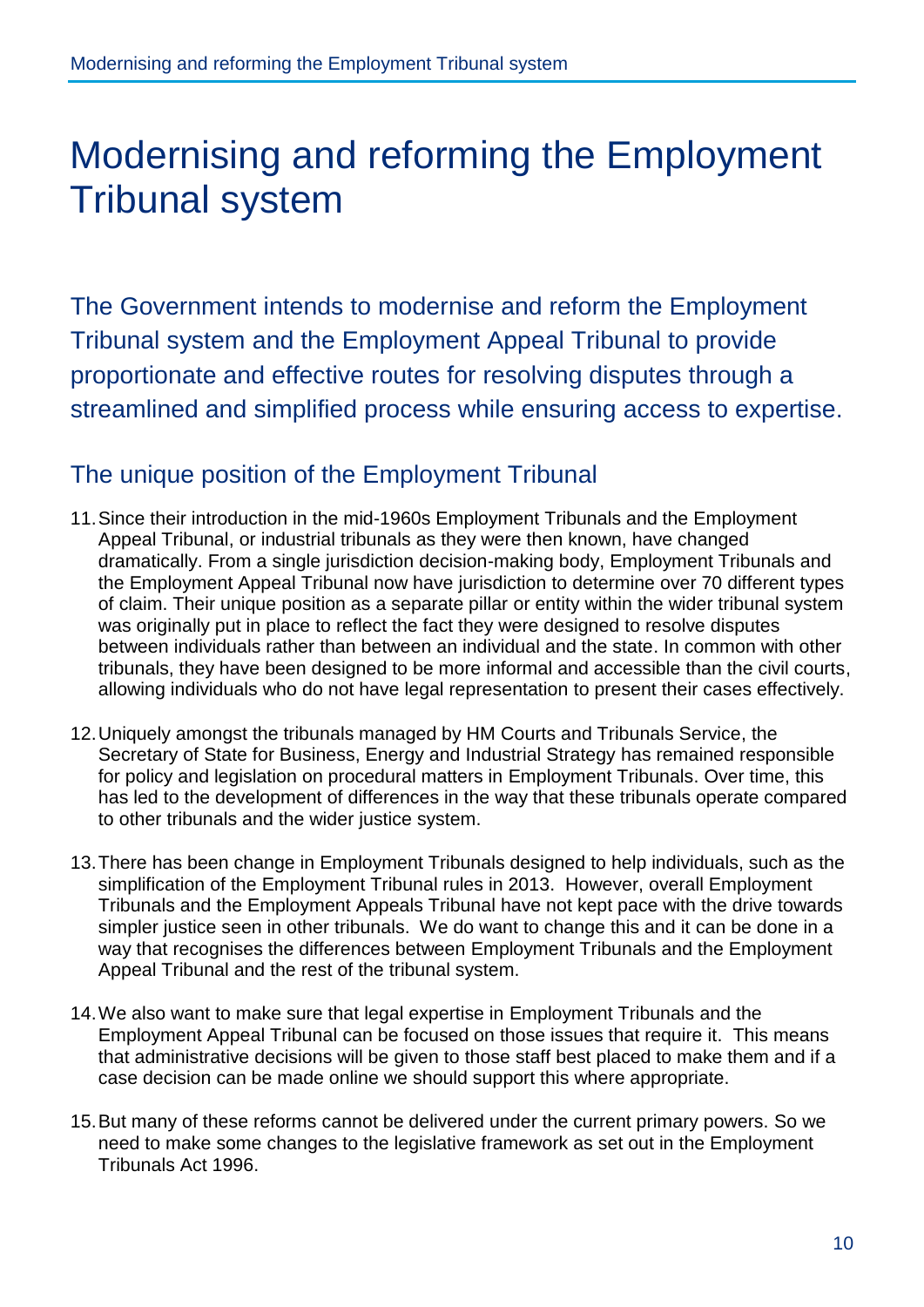- 16.The Government recognises that the judiciary and non-legal members in Employment Tribunals and the Employment Appeal Tribunal bring particular specialist expertise and knowledge to their work which allows them to deal with the enormous breadth and complexity of claims heard. We are clear that any changes to current arrangements would need to be implemented in such a way as to ensure that appropriate expertise continues to be available whenever it is required for a case.
- 17.The Government, therefore, seeks views on which factors unique to Employment Tribunals and the Employment Appeal Tribunal should be considered when amending this legislation to make sure that it does not lose its current strengths.

#### <span id="page-11-0"></span>Modernising the handling of Employment Tribunal claims

- 18.Employment Tribunals and the Employment Appeal Tribunal are well developed in terms of digitally enabled services in comparison with the other tribunals, and already make extensive use of online applications. Around 90% of Employment Tribunal claims are lodged online, and applications for help with fees (formerly known as the remissions scheme) can also be made online. This contrasts with the rest of the tribunals where, generally speaking, claims continue to have to be submitted on paper. However, even in Employment Tribunals and the Employment Appeal Tribunal, once the claim is received it must still be printed off and thereafter processed in the same way as if it had been submitted on paper. This is a considerable waste of resources. Managing a claim electronically would be quicker and more efficient, providing a better service to users of the system, and better value for both users and the Government.
- 19.The reform programme specifically aims to increase the digitisation of process as a means of making the system more accessible, simple and cost-effective. This is about sharing essential information faster and safely leading to swifter resolution facilitated through a common digital portal. The processes for Employment Tribunals and the Employment Appeal Tribunal will need to be incorporated into the new system.
- 20.For Employment Tribunals the reform programme would not change the availability of the early conciliation process that occurs before a claim can come to tribunal. Where processes in a case can be automated, this will happen. We will ensure that cases are resolved in the way that is most appropriate and facilitating online correspondence between the individuals involved and the tribunal will reduce processing times and cost for all parties, streamline Her Majesty's Court and Tribunal Service administration and potentially significantly speed up the resolution of employment disputes.
- 21.An enhanced digital service offers wider opportunities. Some cases might be suitable for online decisions. There has been significant comment on this issue as raised by Lord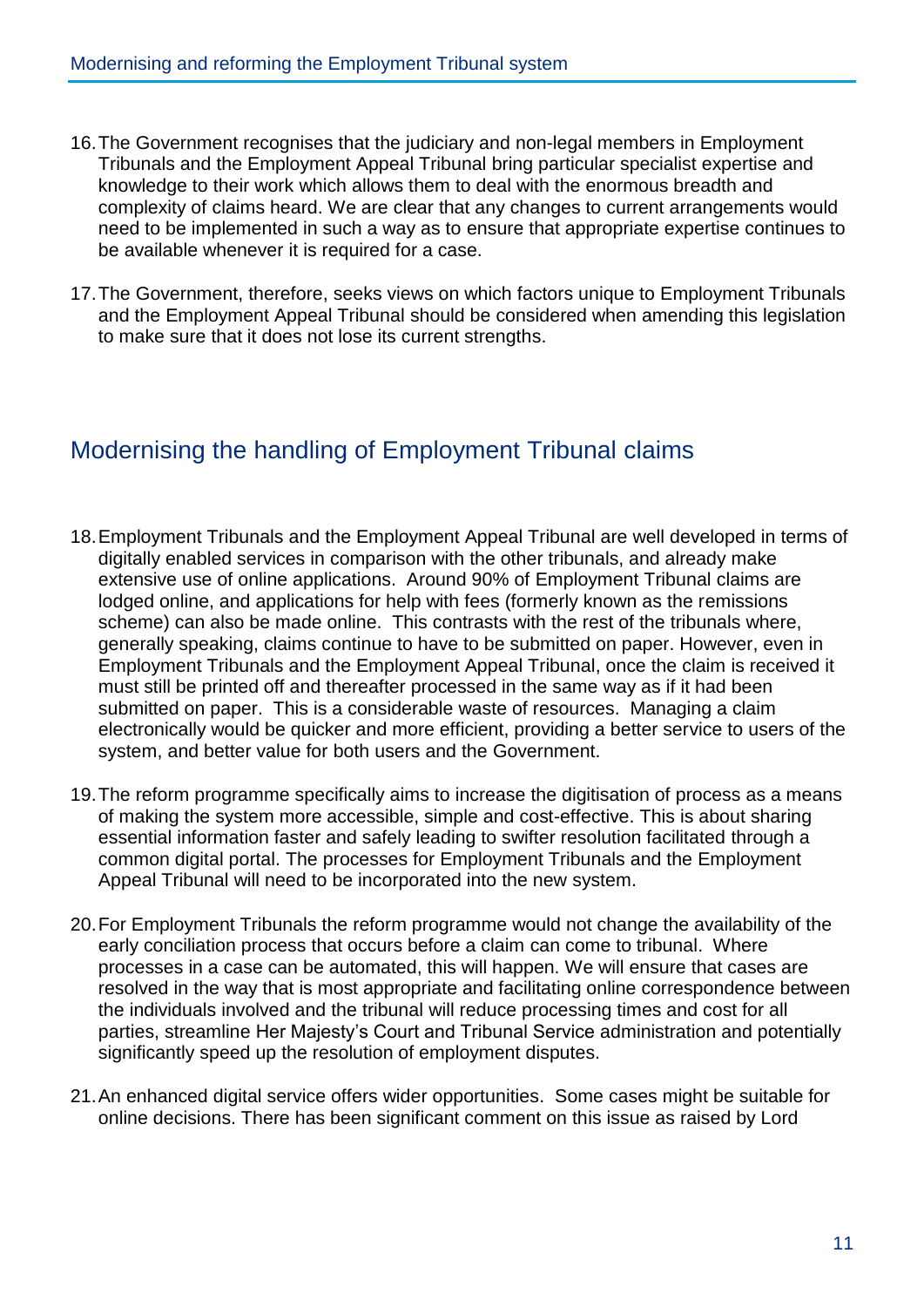Justice Briggs in his review into the civil courts<sup>2</sup>, and concerns about whether that would be appropriate in the context of the type of claims currently heard in Employment Tribunals and the Employment Appeal Tribunal. For example, some legal representative groups said in their response to the interim Briggs report that whilst some simple wage claims might be suitable for alternative approaches, complex claims such as discrimination would be wholly unsuitable for online determinations.<sup>3</sup> The Government agrees with this view.

- 22.The Government is, therefore, keen to ensure that the operation of Employment Tribunals and the Employment Appeal Tribunal is sufficiently flexible to allow this where it is proportionate and appropriate. The Government **is interested in stakeholder views on the factors that might make particular cases heard in Employment Tribunals and the Employment Appeal Tribunal suitable to be dealt with through a digital medium.**
- 23.Moving to a more digitally enabled system will pose challenges for some potential users of the system who cannot access or will have difficulty in accessing it without appropriate support. The Government acknowledges that this is an important consideration across the justice system and that appropriate targeted support will be required to ensure that those with limited or no digital capability are not disadvantaged.
- 24.We have already sought the views of users on potential solutions to this issue as part of the Transforming our justice system consultation published on 15 September<sup>4</sup>. This document sets out that in order to make sure that services can be used by everyone, the Government expects to include the following as part of its approach:
	- Face-to-face assistance for example, aiding completion of an online form. This type of service may be supplied by a third party organisations in some cases;
	- A telephone help service offering similar advice, which we would expect to be staffed by Her Majesty's Court and Tribunal System;
	- Web chat to guide people through online processes; and
	- Access to paper channels for those who require it.
- **25.**We expect to publish the response to that consultation in the next few months and **the Government is also interested to understand if there might be any specific factors that might need to be considered in the context of Employment Tribunals and the Employment Appeal Tribunal.**

<sup>&</sup>lt;sup>2</sup> Civil Court Structure Review: Interim Report. https://www.judiciary.gov.uk/wp-content/uploads/2016/01/CCSRinterim-report-dec-15-final-31.pdf and

Civil Court Structure Review: Final Report. [https://www.judiciary.gov.uk/wp-content/uploads/2016/07/civil-courts](https://www.judiciary.gov.uk/wp-content/uploads/2016/07/civil-courts-structure-review-final-report-jul-16-final-1.pdf)[structure-review-final-report-jul-16-final-1.pdf](https://www.judiciary.gov.uk/wp-content/uploads/2016/07/civil-courts-structure-review-final-report-jul-16-final-1.pdf)

<sup>3</sup> http://www.elaweb.org.uk/sites/default/files/docs/ELA%20Response\_Briggs%20LJ%20Review\_13Nov15%20%2 81%29.pdf

<sup>&</sup>lt;sup>4</sup> See Transforming our justice system: summary of reforms and consultation link https://consult.justice.gov.uk/digital-communications/transforming-our-courts-and-tribunals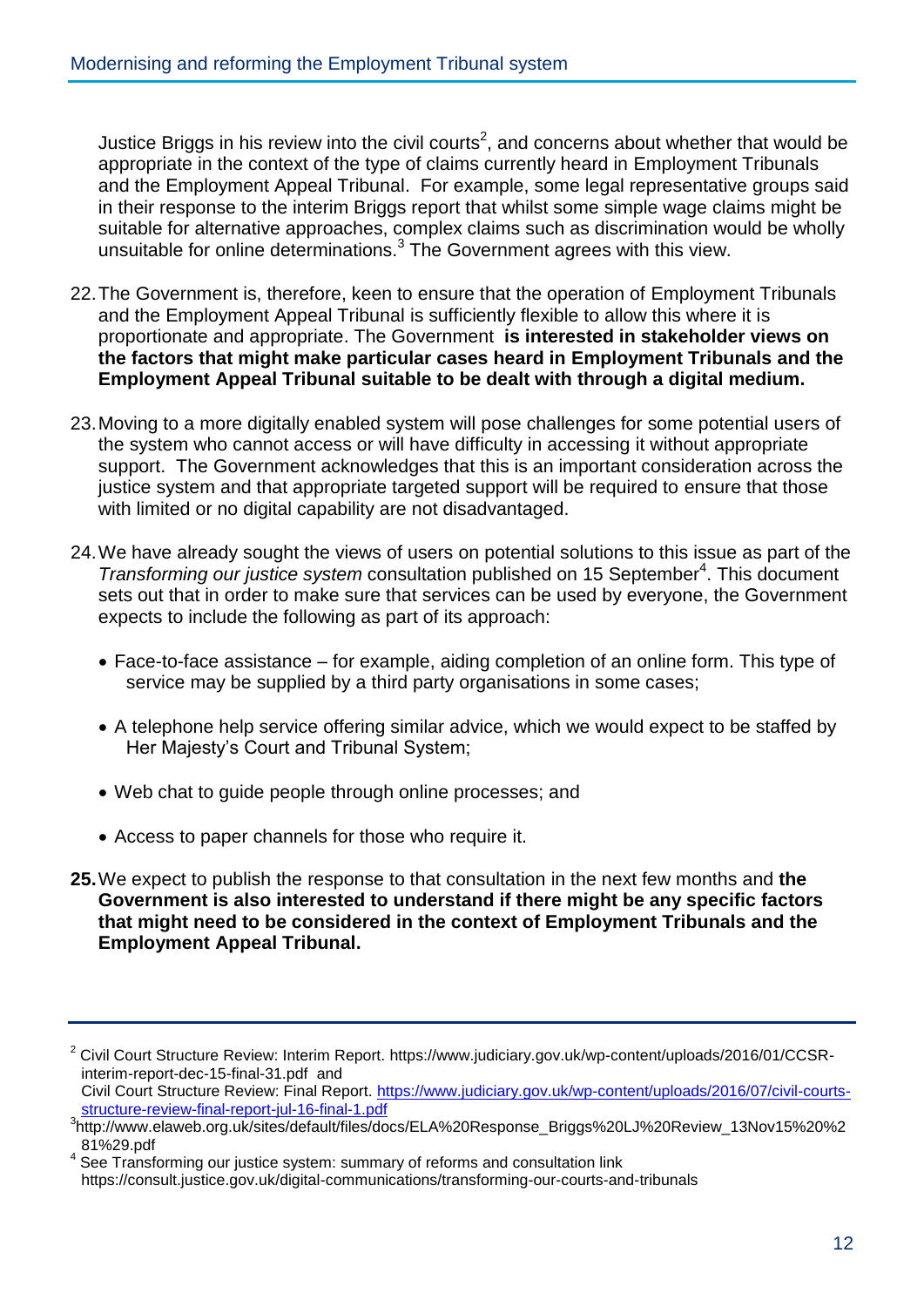**Question 1: Do you agree that with the right system in place the specific needs of users of Employment Tribunals and the Employment Appeal Tribunal can be accommodated in a more digitally based system?** 

**Question 2: What issues do you think need to be considered when deciding whether a claim would be suitable for online consideration? Please give reasons.**

#### <span id="page-13-0"></span>Delegation of judicial functions to caseworkers

- 26.The proportionate resolution of disputes is one of the key principles of justice transformation. In line with this, the appropriate delegation of judicial functions to suitably legally qualified or trained Her Majesty's Court and Tribunal Service staff, under judicial supervision, is being applied across the civil and family courts and tribunals systems. The concept of delegation in the unified tribunals system and civil courts is not new - both the Tribunal, Courts and Enforcement Act 2007 and Civil Procedure Act 1997 have specific provision for procedural rules to permit functions to be delegated to Her Majesty's Court and Tribunal Service staff<sup>5</sup>.
- 27.For the unified tribunals, a new role of 'Tribunal Case Workers' has been created. The role of the Tribunal Case Workers and the type of work they are authorised to undertake is agreed with the senor tribunal judiciary and the Senior President of Tribunals. The types of work currently undertaken by Tribunal Case Workers in other tribunals are mainly procedural and include activities such the consideration of the timeliness of appeals and applications, permitting a party to amend a document, and staying (or sisting in Scotland) proceedings.
- 28.These are just examples and far from the full range of delegated duties being undertaken across different tribunal jurisdictions. The extent to which some or all of these types of work are delegated differs from tribunal to tribunal depending upon the nature of the jurisdiction. All delegations are wholly dependent on the agreement of the relevant judiciary and are not simply a matter for Her Majesty's Court and Tribunal Service. An important safeguard is that a party unhappy with a decision taken under a delegated provision may apply to the tribunal in writing for the decision to be considered afresh by a judge.
- 29.This system works effectively and with appropriate safeguards throughout the tribunal system. It is the Government's view that case management functions should be delegated to relevant staff in Employment Tribunals and the Employment Appeal Tribunal accompanied by the same important safeguards. This will mean that delegations will be wholly dependent on the agreement of the judiciary.
- 30.We will need to make legislative changes to facilitate the proposed reforms. We need to ensure that the underpinning legislation is flexible enough to allow whichever model of delegation is considered appropriate by the judiciary. **It is the Government's intention to**

<sup>&</sup>lt;sup>5</sup>See paragraph 3(1) of Schedule 5 to the TCE Act 2007: http://www.legislation.gov.uk/ukpga/2007/15/schedule/5; and paragraph 2 of Schedule 1 to the CPA 1997: http://www.legislation.gov.uk/ukpga/1997/12/schedule/1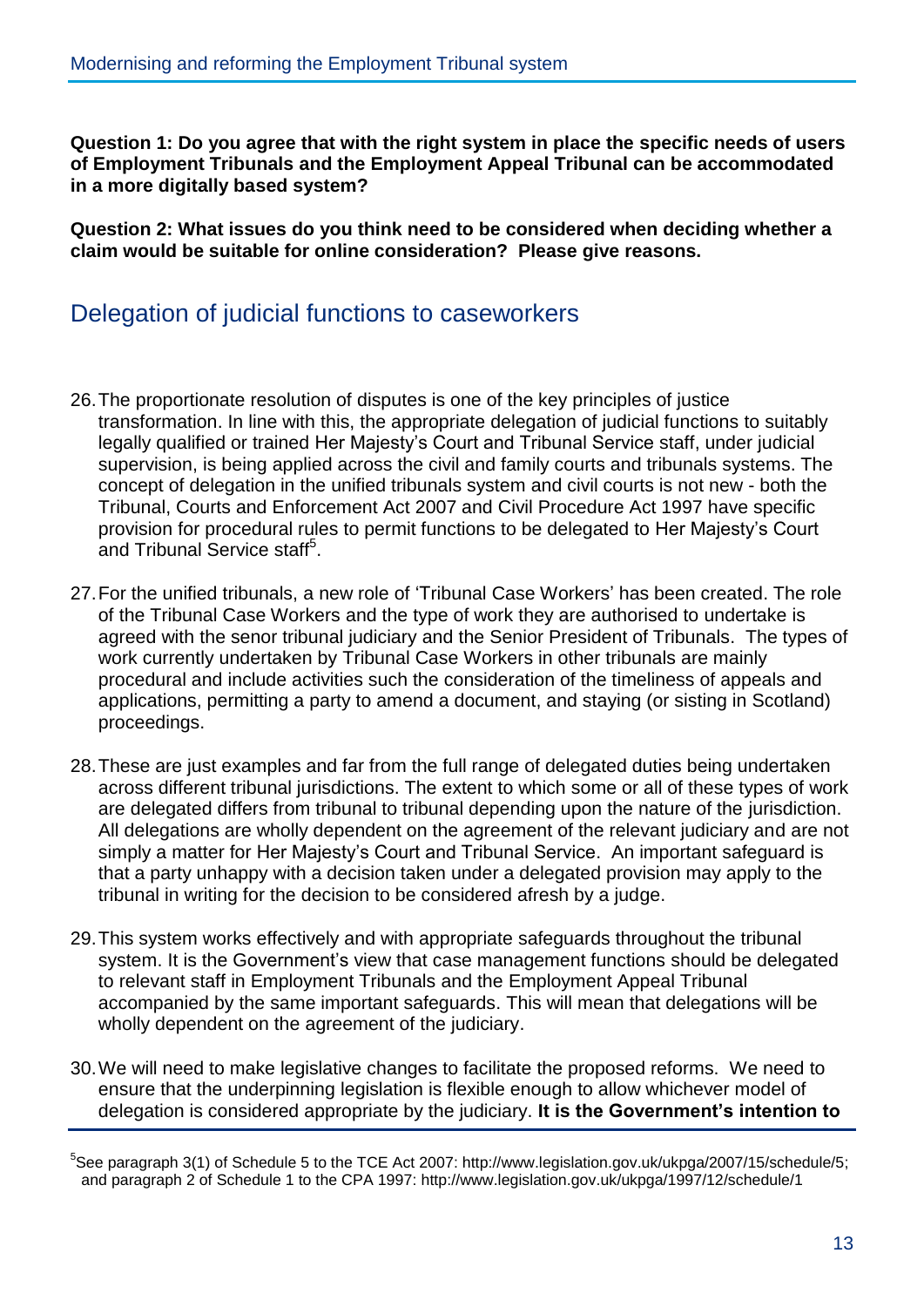**ensure that the primary powers are sufficiently flexible to provide for wider delegation in Employment Tribunals and the Employment Appeal Tribunal.** Details of the activities to be delegated under the amended powers will be entirely a matter for senior tribunal judiciary on the basis of the specific needs and features of the Employment Tribunal system, but we would certainly expect any delegation to fall short of the substantive consideration and determination of an individual's employment rights.

**Question 3: What factors do you think should be taken into consideration when creating the scope to delegate judicial functions in Employment Tribunals and the Employment Appeal Tribunal? Please give reasons.**

**Question 4: Are there any specialist skills that a caseworker dealing with Employment Tribunals and the Employment Appeal Tribunal would need, distinct and different from those required for carrying our casework in other tribunals? Please give details.**

#### <span id="page-14-0"></span>Tailoring the panel to the needs of the case

- 31.In all areas of the justice system, the Government is reviewing whether the current approach to panel composition is proportionate and effective. In the unified system, decisions about panel composition (whether the judge sits alone or with non-legal members are wholly a matter for the Senior President of Tribunals under the terms of the First-tier Tribunal and Upper Tribunal (Composition of Tribunal) Order 2008 (the Composition Order).
- 32.The Government believes that an approach where non-legal members are called upon as a matter of course without considering the needs of the case is no longer appropriate or sustainable. We believe that the right approach is one where non-legal members are deployed where circumstances require it, and their expertise is relevant to the outcome of the case and this includes through online means if that is most appropriate.
- 33.The Government is currently consulting as part of the *Transforming our justice system* consultation on putting in place changes to allow the Senior President of Tribunals to determine panel composition purely on the needs of the modern reformed tribunal system and its users, rather than basing decisions on the historic needs of those tribunals.
- 34.Section 2(3) of the Tribunal, Courts and Enforcement Act 2007 states that the Senior President of Tribunals must consider the need for tribunals to be accessible, fair, and handled quickly and efficiently, for tribunal members to be experts in the law or subject matter of the tribunal, and to develop innovative methods for resolving disputes. This important safeguard will make sure that appropriate expertise from non-legal members will continue to be provided where it is necessary.
- 35.In Employment Tribunals, section 4(1) of the Employment Tribunals Act 1996 provides that a panel will generally consist of a judge and two non-legal members. However, section 4(3) of the Employment Tribunals Act 1996 sets out where a judge sitting alone may currently hear and determine a case (including breach of contract, holiday and redundancy pay, and since 2012, unfair dismissal). In each of these areas the Employment Tribunal judge retains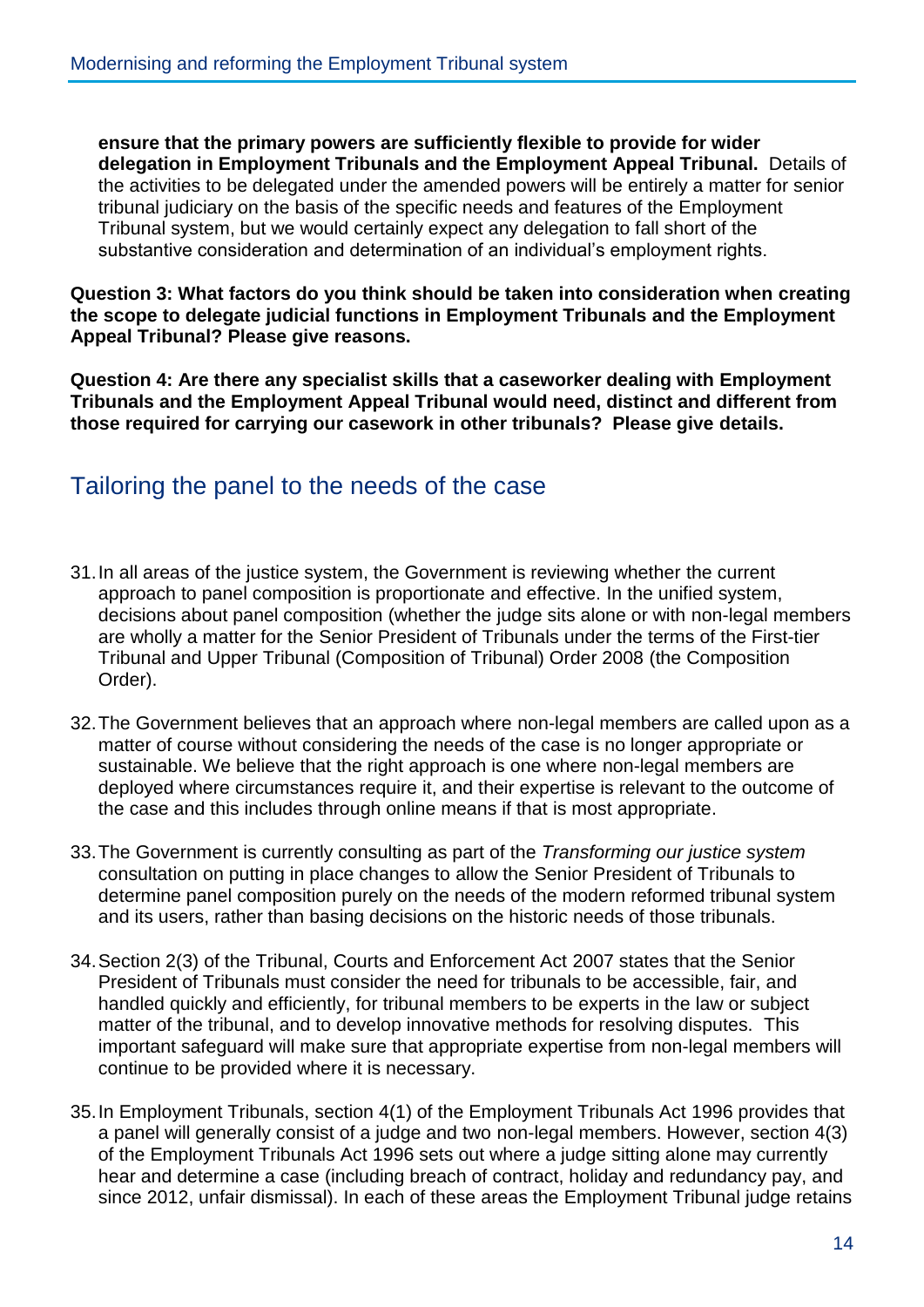the discretion to convene a panel with additional members if he or she considers that the circumstances of the particular case merit this.<sup>6</sup>

- 36.Section 4(4) of the Employment Tribunals Act 1996 provides for the Secretary of State for Business, Energy and Industrial Strategy and the Lord Chancellor, acting jointly, to amend the list of cases that may currently be heard in Employment Tribunals by a single judge. This is therefore a ministerial decision which contrasts with the practice in the rest of the justice system, where decisions on judicial allocation and deployment are judicial functions.
- 37.The Government proposes, therefore, to bring the practice in Employment Tribunals and the Employment Appeal Tribunal in line with the practice elsewhere in the justice system, specifically the unified tribunals system (incorporating any reforms following the *Transforming our justice system* consultation), and provide for decisions on panel composition to be a judicial function that can be exercised by the Senior President of Tribunals. This will make sure that these decisions are taken by those who are best placed to understand the needs of the users and the operation of the system and that the same safeguards will apply. It will allow the better and more proportionate use of the expertise of non-legal members in industry specific or discrimination issues for example.

**Question 5: Are there specific issues relating to Employment Tribunals and the Employment Appeal Tribunal that need to be taken into consideration in relation to making changes to the law regarding panel composition? Please give details.**

#### <span id="page-15-0"></span>Wider considerations of a reformed system

- 38.The Ministry of Justice is currently reviewing the impact of the introduction of Employment Tribunal fees. The review is considering the impact of the introduction of fees in Employment Tribunals against the original objectives, which were:
	- To transfer a proportion of the cost of the tribunals to those who use them where they can afford to do so;
	- To encourage people to use alternative dispute resolution services, such as Acas's conciliation service; and
	- To protect access to justice.
- 39. We will publish the conclusions of the review in due course and any adjustments to the current fee structure will be brought for consultation.
- 40.An important factor for consideration in relation to decisions about reforming the Employment Tribunal system, is the UK Government's commitment to transfer the functions of reserved tribunals to Scotland as part of the implementation of the Smith Commission

<sup>&</sup>lt;sup>6</sup> See section 4(5) of the Employment Tribunals Act 1996:http://www.legislation.gov.uk/ukpga/1996/17/section/4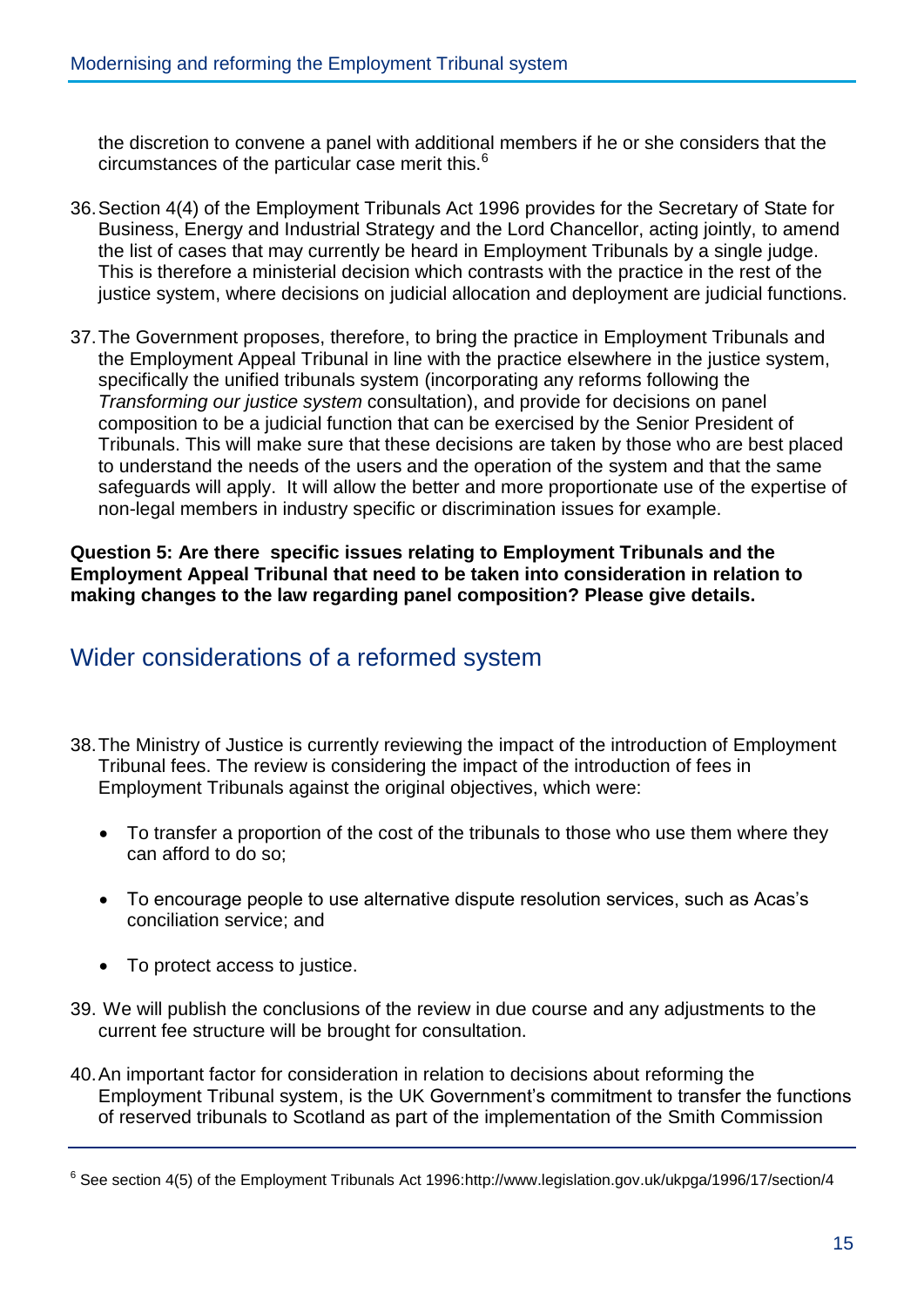Agreement. This will take effect through the process set down in section 39 of the Scotland Act 2016. Following the transfer of responsibility for managing reserved tribunals in Scotland, the Scottish Government will be responsible for deciding how those tribunals are managed in future. The precise timing of that transfer has not yet been agreed by the UK Government and the Scottish Government.

41.While the UK Government will continue to be responsible for managing the operations of Employment Tribunals and the Employment Appeal Tribunal until they are transferred to Scotland, we recognise that any reform of those tribunals could have implications for that transfer. The UK Government and the Scottish Government have been working closely on plans to implement the Smith Agreement and will continue to do so in light of decisions made following this consultation.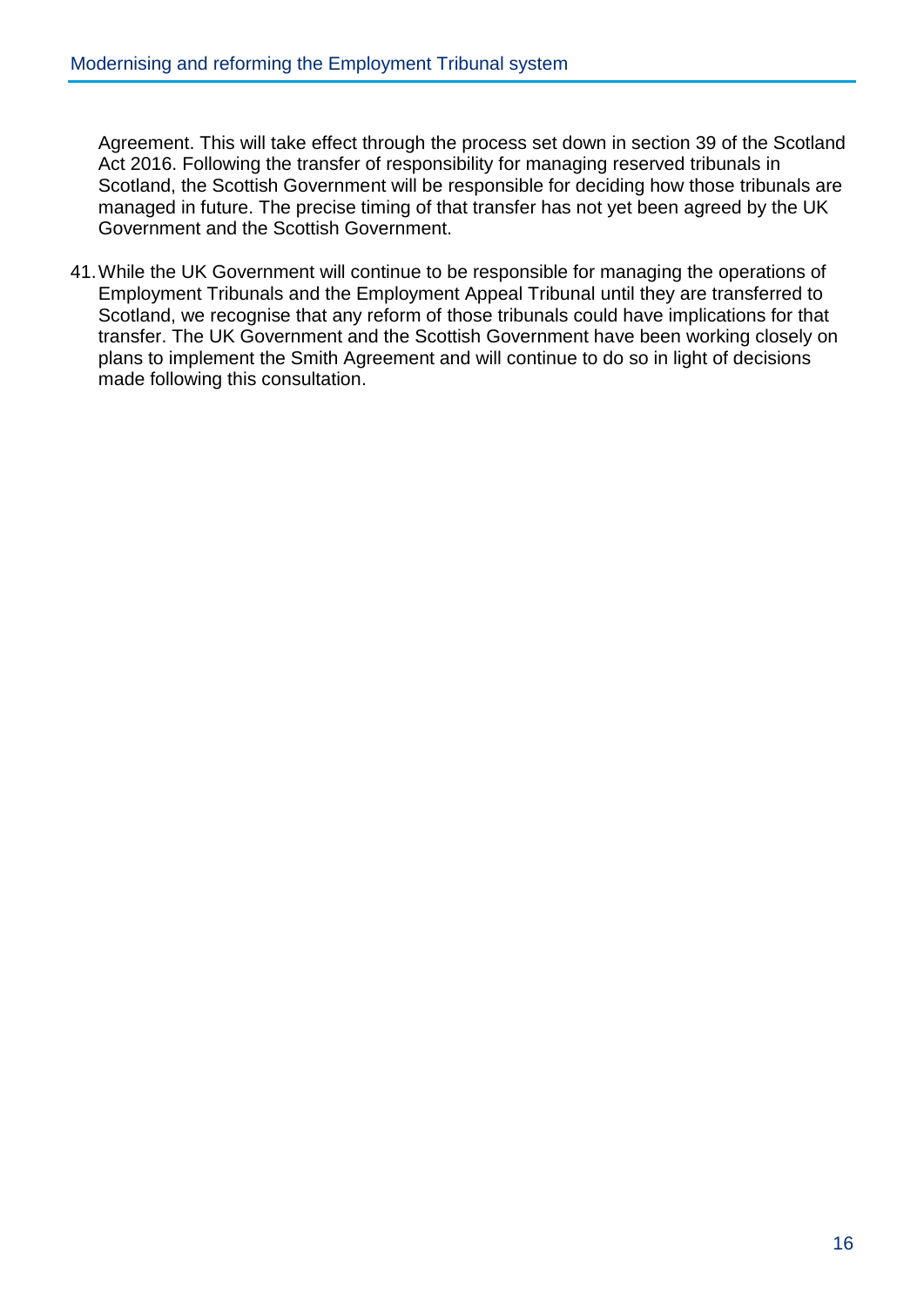### <span id="page-17-0"></span>Proposed approach to implementing reform in Employment Tribunal System

An important prerequisite to the successful implementation of the planned reforms in Employment Tribunals and the Employment Appeal Tribunal is that the underpinning legislation needs to be flexible enough to support their application in a way that is appropriate to Employment Tribunals and Employment Appeal Tribunal user needs.

- 42.The Government considers that the restrictive nature of the provisions in the Employment Tribunals Act 1996 is a barrier to the application of transformational reform in Employment Tribunals and the Employment Appeal Tribunal.
- 43.There has been some public discussion about the future of Employment Tribunals and the Employment Appeal Tribunal in the justice system by, for example, the Law Society and Employment Lawyers Association, as well as by Lord Justice Briggs in his review of the Civil Court Structure published on 27 July. Whilst the Government has decided that action is needed to bring the processes in Employment Tribunals and the Employment Appeal Tribunal in line with the rest of the justice system, it does not consider that radical structural change is necessary to achieve this. However, the powers to make provisions setting out procedures and processes contained in the Employment Tribunals Act 1996 should be updated and brought into line with those applicable to the wider tribunals system. It will keep the separate nature of Employment Tribunals and the Employment Appeal Tribunal under review and consider if more substantive benefits could flow from further change
- 44.Under this approach, Employment Tribunals and the Employment Appeal Tribunal would continue to retain separate rules from the unified system but the power to make rules would be transferred to the independent Tribunal Procedure Committee (rather than a Minister in the Department for Business, Energy and Industrial Strategy or the Lord Chancellor as is currently the case). When making procedural rules, the Tribunal Procedure Committee is required to appropriately address the specific user requirements of the individual tribunal and has the power to bring in external expertise to support the development of rules where necessary. **The Government proposes to revise the membership of the Tribunal Procedure Committee to reflect its wider remit. Appropriate representatives from the employment sector such as an employment judge and a suitably experienced practitioner should be appointed to the committee for this purpose. This will enable the rules to be kept under review and provide a statutory underpinning to the sector's participation in the process**.

**Question 6: What criteria should be used to determine the appointment of the new employment practitioner member of the Tribunal Procedure Committee? Please give reasons.**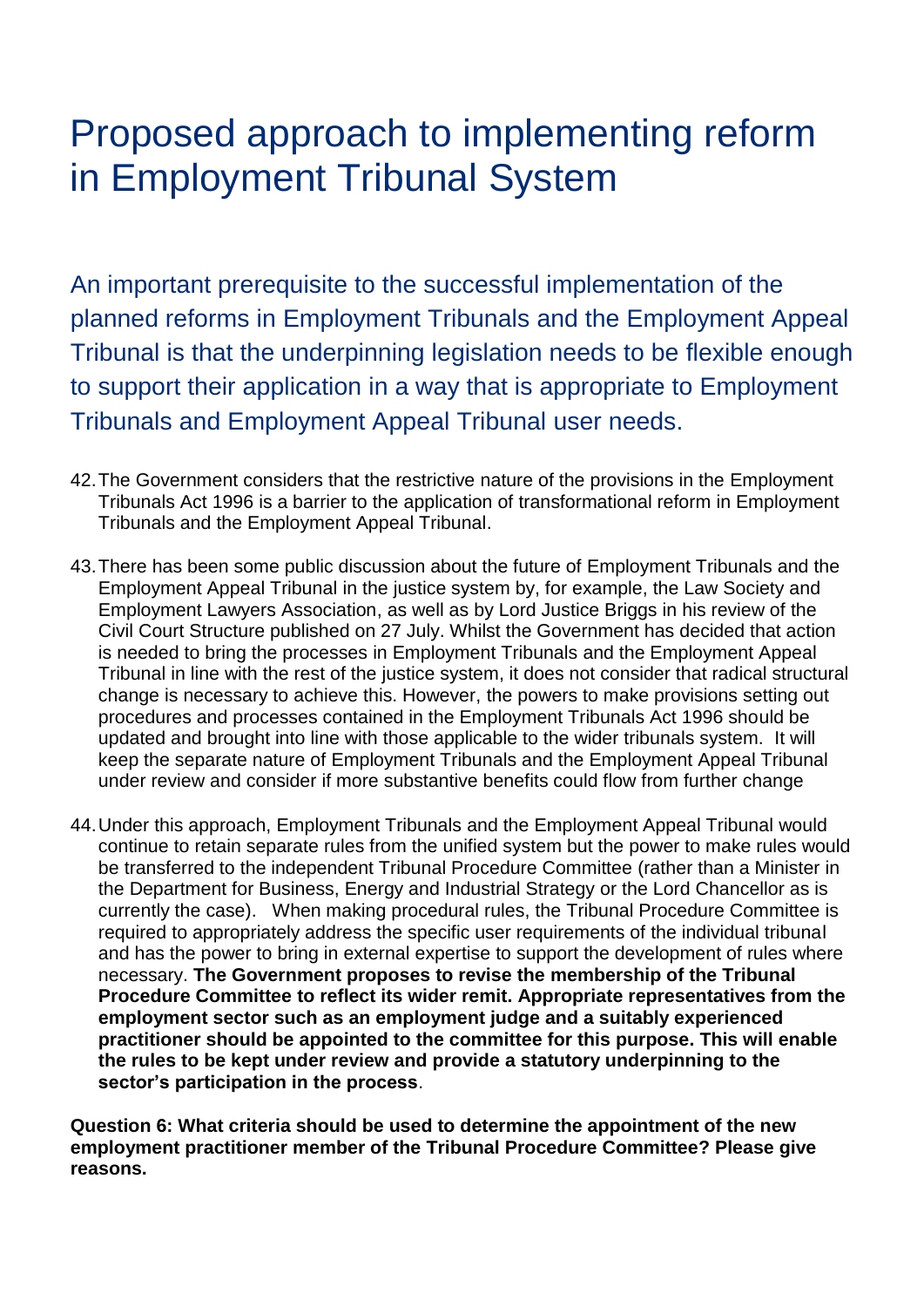- 45.The Tribunal Procedure Committee is also specifically required, under paragraph 28(1) of Schedule 5 to the Tribunal, Courts and Enforcement Act 2007, to undertake appropriate consultation before making tribunal rules.<sup>7</sup> This requirement would also apply to the making of separate rules for Employment Tribunals and the Employment Appeal Tribunal. Any rule changes affecting the Employment Tribunal system would, of course, be made in consultation with the Department for Business, Energy and Industrial Strategy as the department responsible for employment law policy. These requirements, together with the proposed changes to the membership of the Tribunal Procedure Committee, would ensure that stakeholders and users of Employment Tribunals and the Employment Appeal Tribunal would continue to have appropriate involvement in the process.
- 46.Similarly, responsibility for determining the composition of tribunal panels in Employment Tribunals and the Employment Appeal Tribunal would be brought in line with the approach taken in the unified tribunals system and would be delegated from the Lord Chancellor to the Senior President of Tribunals. As already noted, the Senior President of Tribunals is subject to certain requirements when exercising statutory functions which would ensure that necessary expertise would be provided where necessary in Employment Tribunals and Employment Appeal Tribunal cases.
- 47.Maintaining the current structural arrangements for Employment Tribunals and the Employment Appeal Tribunal will ensure that the familiar, understood and trusted brand would remain, but the transfer of responsibility for procedural matters would also make sure that a common approach could be taken, where appropriate, across the tribunals system. Moreover, stakeholders themselves would have a greater and more direct involvement in the development of rules for Employment Tribunals and the Employment Appeal Tribunal through the expanded membership of the Tribunal Procedure Committee allowing them to make sure that issues were promptly and appropriately addressed.

**Question 7: Do you agree that the proposed legislative changes will provide sufficient flexibility to make sure that the specific features of Employment Tribunals and the Employment Appeal Tribunal can be appropriately recognised in the reformed justice system? Please give reasons.**

 $^7$  See paragraph 28(1) of Schedule 5 to the Tribunal, Courts and Enforcement Act 2007 http://www.legislation.gov.uk/ukpga/2007/15/schedule/5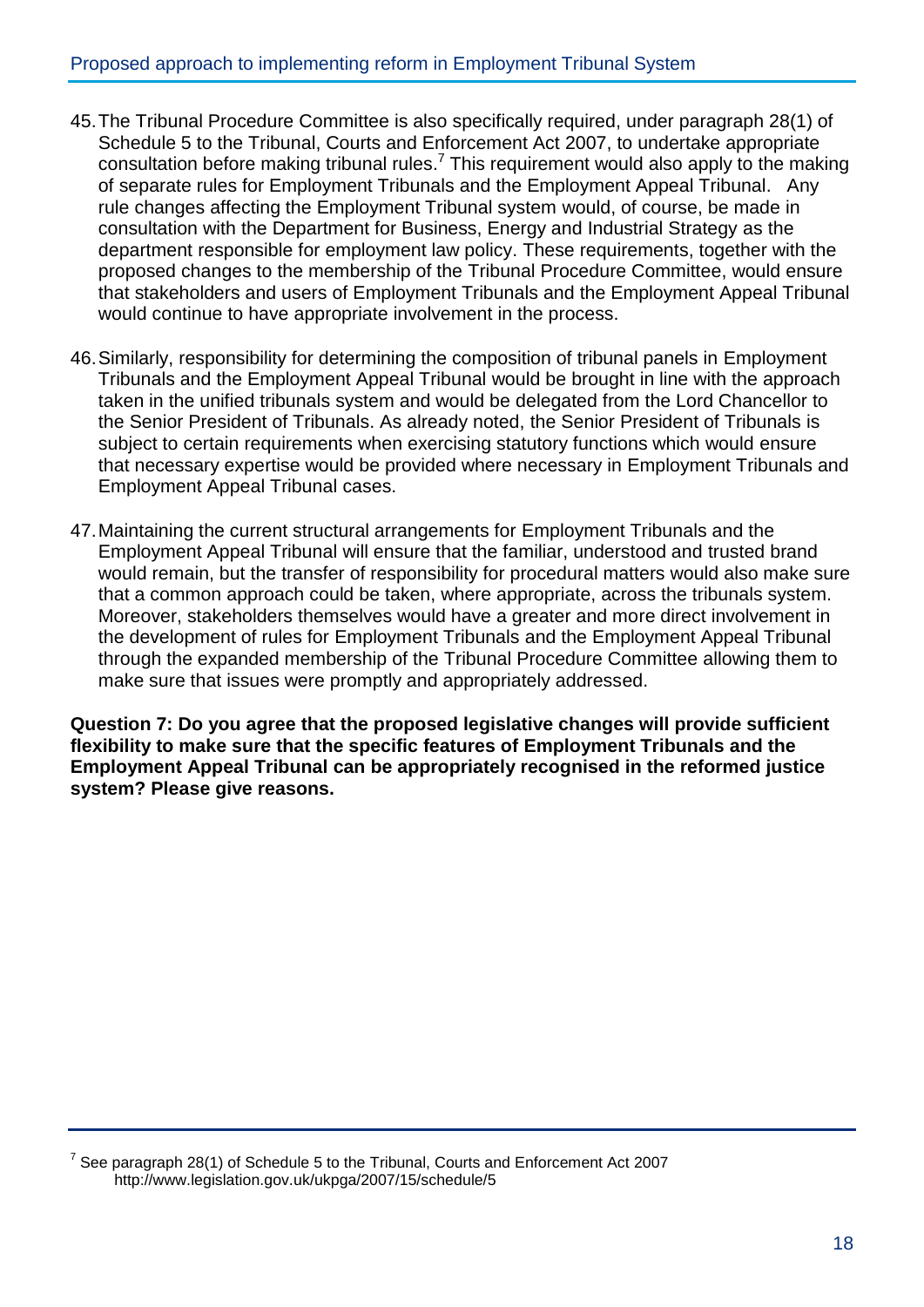### <span id="page-19-0"></span>Impact and Equalities Impact Assessments

48.To accompany this document we have published Impact and Equalities Impact Assessments.

**Question 8: Do you anticipate the impacts of the proposed reform to be disproportionately large for small or micro sized businesses? Please explain your answer supported by evidence** 

**Question 9: Do you agree that we have correctly identified the range of equalities impacts, as set out in the accompanying Equalities Impact Assessment, resulting from these proposals? Please give reasons.**

**The attached Impact Assessment contains the Government's preliminary analysis setting out in detail the costs and benefits of the proposals. Further detailed consideration of impacts will feature in relevant impact assessments when the reform design principles are applied to Employment Tribunals and the Employment Appeal Tribunal. If you can provide any information and/or data that would inform the evidence base and assist with monetisation in future, please send it alongside your response to this consultation.**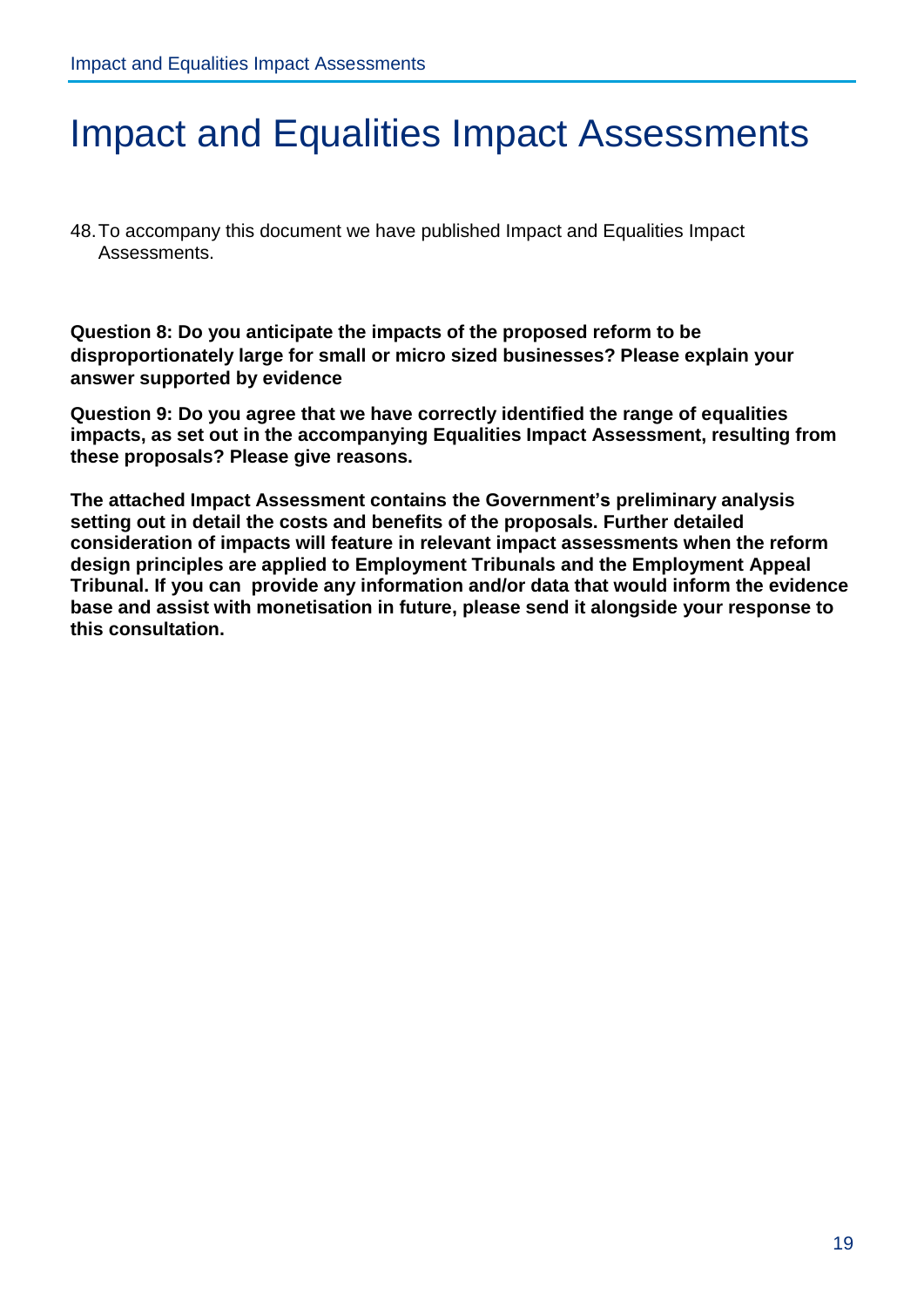Τ

<span id="page-20-0"></span>

| <b>Consultation Questions</b> |                                                                                                                                                                                                     |
|-------------------------------|-----------------------------------------------------------------------------------------------------------------------------------------------------------------------------------------------------|
| 1.                            | Do you agree that with the right system in place the specific needs of users of<br>Employment Tribunals and the Employment Appeal Tribunal can be accommodated in a<br>more digitally based system? |

| 2. $\vert$ What issues do you think need to be considered when deciding whether a claim would<br>be suitable for online consideration? Please give reasons. |
|-------------------------------------------------------------------------------------------------------------------------------------------------------------|
|                                                                                                                                                             |

| What factors do you think should be taken into consideration when creating the scope    |
|-----------------------------------------------------------------------------------------|
| allow increased flexibility to delegate judicial functions to caseworkers in Employment |
| Tribunals and the Employment Appeal Tribunal? Please give reasons.                      |
|                                                                                         |

| 4. | Are there any specialist skills that a caseworker dealing with Employment Tribunals and |
|----|-----------------------------------------------------------------------------------------|
|    | the Employment Appeal Tribunal would need, distinct and different from those required   |
|    | for carrying our casework in other tribunals? Please give reasons.                      |
|    |                                                                                         |

| Are there any specific issues relating to Employment Tribunals and the Employment      |
|----------------------------------------------------------------------------------------|
| Appeal Tribunal that need to be taken into consideration in relation to making changes |
| to the law regarding panel composition? Please give reasons.                           |

| What criteria should be used to determine the appointment of the new employment |
|---------------------------------------------------------------------------------|
| practitioner member of the Tribunal Procedure Committee? Please give reasons.   |

|   | Do you agree that the proposed legislative changes will provide sufficient flexibility to<br>make sure that the specific features of Employment Tribunals and the Employment<br>Appeal Tribunal can be appropriately recognised in the reformed justice system? Please<br>give reasons. |
|---|-----------------------------------------------------------------------------------------------------------------------------------------------------------------------------------------------------------------------------------------------------------------------------------------|
|   |                                                                                                                                                                                                                                                                                         |
| 8 | Do you anticipate the impacts of the proposed reform to be disproportionately large for<br>small or micro sized businesses? Please explain your answer, referring to evidence as                                                                                                        |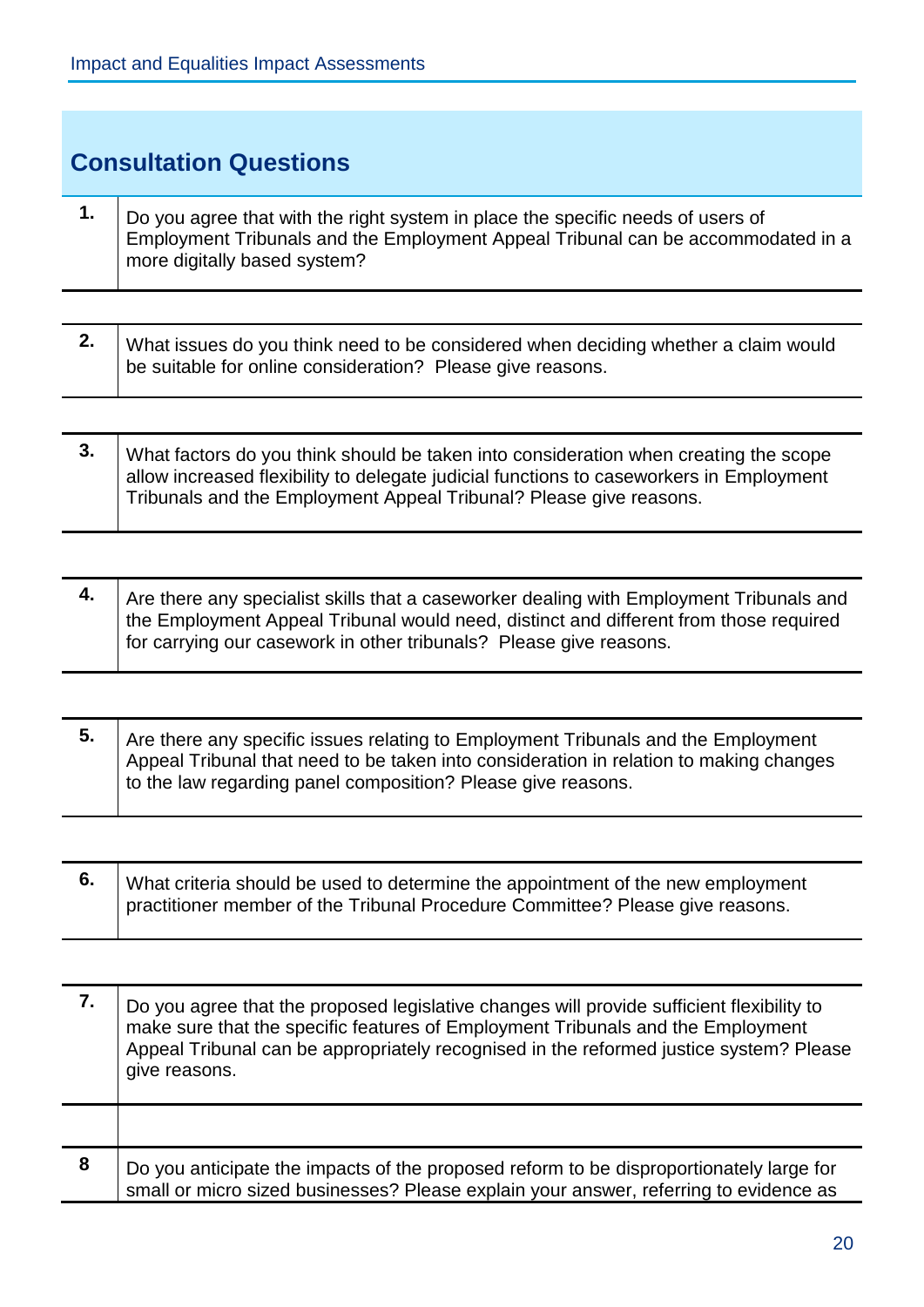| $\sim$ $\sim$ $\sim$ $\sim$ $\sim$ $\sim$ $\sim$<br>$\sim$ |
|------------------------------------------------------------|
|                                                            |

**9** Do you agree that we have correctly identified the range of equalities impacts, as set out in the accompanying Equalities Impact Assessment, resulting from these proposals? Please give reasons.

The Impact Assessment contains the Government's preliminary analysis setting out in detail the costs and benefits of the proposals. Further detailed consideration of impacts will feature in relevant impact assessments when the reform design principles are applied to Employment Tribunals and the Employment Appeal Tribunal. If you can provide any information and/or data that would inform the evidence base and assist with monetisation in future please send it alongside your response to this consultation.